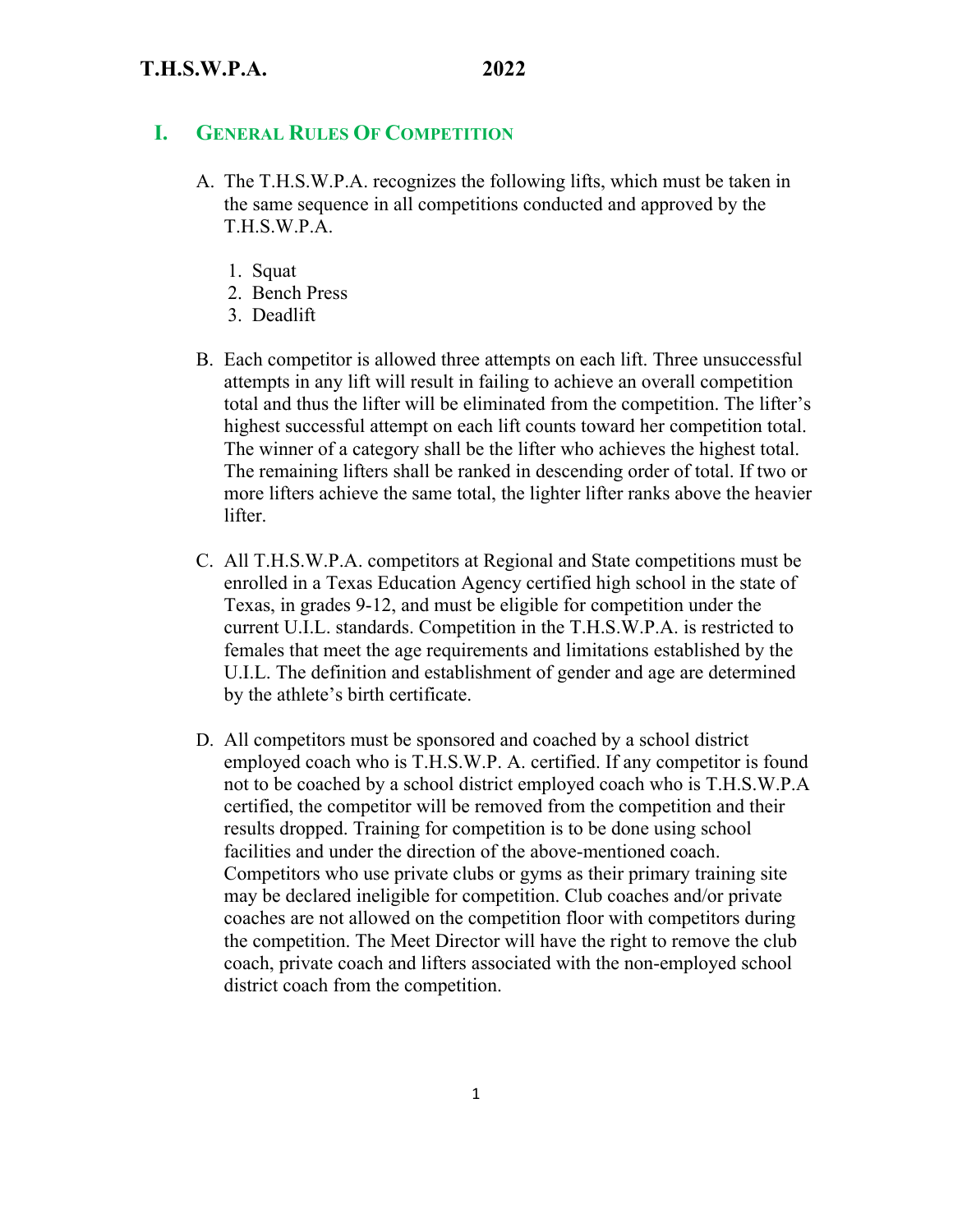# **II. TEAM COMPETITION**

- A. Each school must pay a \$75.00 fee annually for athletes to be eligible for T.H.S.W.P.A. competition and must be postmarked no later than February 1.
- B. Payments received that are postmarked after February 1 will be considered late and a \$200.00 fine, plus the original \$75.00 membership fee will be assessed. The fined school must then pay the fine by the Monday before the last qualifying date at 4:00 PM or the school's lifters will not be eligible for Regional or State Competition. No exceptions will be made.
- C. T.H.S.W.P.A. competition is divided into three divisions on the Regional level. Results from Invitational Meets will be sent to each Regional Director and rankings for Regional qualification will be kept separate by divisions.
	- 1. Division 1 (5A small, 5A large, 6A schools)
	- 2. Division 2 (4A small, 4A large schools)
	- 3. Division 3 (3A small, 3A large, 2A/1A schools)
- D. Division classification will be determined when a school's state governing body of athletic competition (UIL, TAPPS, TCIL, etc.,) reclassifies based on average daily attendance.
- E. Each school is allowed a maximum of twelve competitors spread throughout the range of the twelve weight classes. No more than three competitors from any one school may lift in any weight class for team points except at the Regional or State meets. Schools may enter "A" or "B" teams if approved by the Meet Director in advance, but each will be designated at weigh-in and will compete as separate teams. Those competitors designated as "B" team or "extra lifters" will be eligible for all individual awards but cannot receive team points. If a "B" team lifter places in the top five in any weight class, the points earned for that placing will vanish. At Regional and State Meets, the max of twelve qualifiers competing for team points must be designated at the weigh-in.
- F. Team point scoring for all Invitational, Regional, and State Meets will be 7, 5, 3, 2, and 1 for the first five finishers in each weight class. Places are awarded on the TOTAL weight of the highest qualified lift completed in squat, bench press, and deadlift.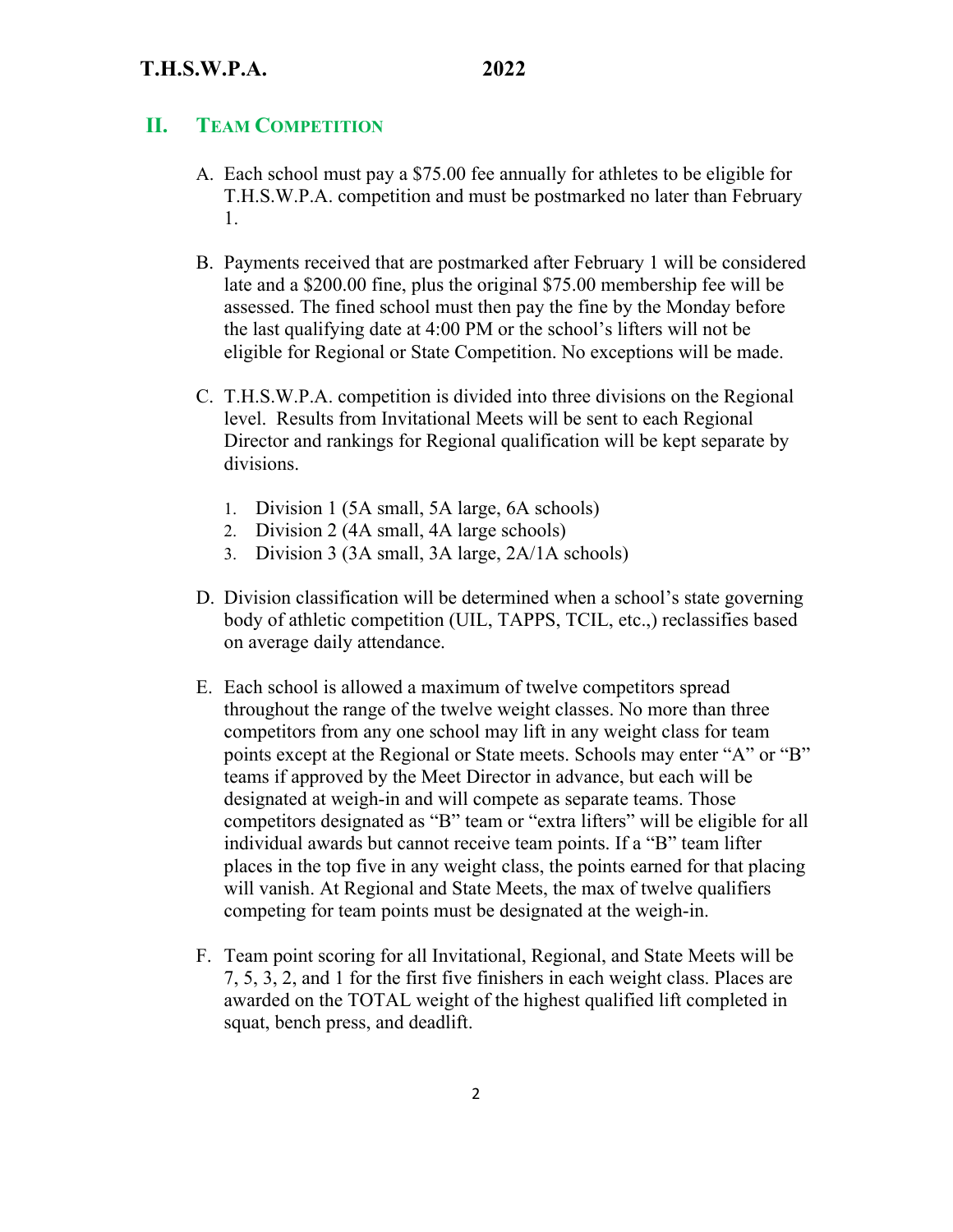- G. Individual medals and team awards must be given to the first three or five places. In case of a tie, the team having the largest number of first place finishers will be ranked in the highest spot. If teams are also tied in points, and first place finishes, then the team with the most second place finishers will be classified first, etc. If the schools are still tied after comparing all top five finishers of both schools, then the Schwartz numbers of each team's medal winners/point scorers will be averaged to break the tie. Exception: At State and Regional level, the Schwartz average will not be used to calculate the winner of the Team Championship  $(1<sup>st</sup>$  place only).
- H. An Invitational Meet must consist of no less than three different schools, having no less than 20 lifters in competition. All Judges at a Tri- or Quadmeet must be T.H.S.W.P.A. certified. During the week of the last qualifying date for Regional competition (beginning on the Monday prior to the last qualifying date), an Invitational Meet must consist of at least 4 different schools with at least 25 total lifters. The Regional Director has the authority to deviate from the required numbers on Invitational Meets.

# **III. INDIVIDUAL COMPETITION**

- A. Each lifter must establish a qualifying total in a T.H.S.W.P.A. certified Invitational Meet prior to the Regional qualifying deadline in which each Meet Director can vary the structure of the meet. The allowance to vary meet structure does not extend to varying T.H.S.W.P.A. Rules of Performance. Examples might range from open meets with schools from all classifications competing together, to meets with separate divisions. A Meet Director might choose to host a meet with Class 1A, 2A and 3A schools competing separately from Class 4A, 5A, and 6A schools. Another option is to have a single division meet. Lifters may only compete in one meet per calendar week. (Monday – Saturday). Any lifter that has lifted in a registered meet more than once in a calendar week, all results for that specific calendar week for the lifter will be made null and void.
- B. All Invitational Meets must be hosted by a T.H.S.W.P.A certified coach and judged by all T.H.S.W.P.A certified Judges to be initially registered by a Regional Director. (See Rule XI. A., Pg. 20). The meet must be registered by a Regional Director prior to the commencement of the meet. Every meet result must be sent by an attachment using the PowerScore software by Sandhill by the below required times:

1. Invitational Meet results must be received by the Regional Director(s) by 4:00 p.m. on the Monday following the Invitational Meet, or arrangements must be made with the Regional Director(s).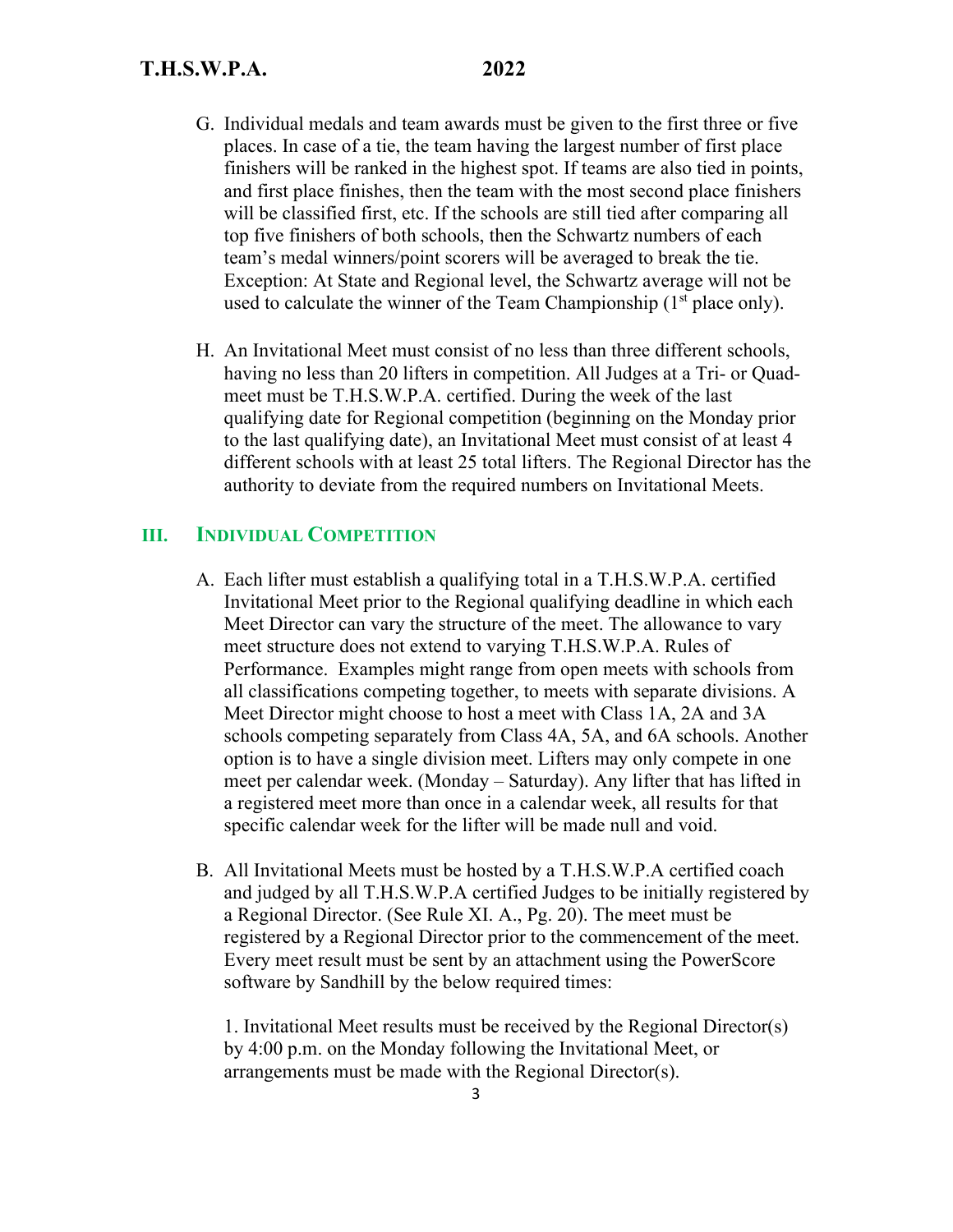2. Last qualifying date meet results must be received by 12:00 midnight on that last qualifying date.

 3. If a meet is not approved or the meet results are not turned in by their respective allotted times mentioned above, and no arrangements have been made, the Regional Director will not 1) register the meet, 2) accept the results, 3) post the results, and 4) change the rankings.

- C. Lifters who rank in the top twelve totals or reach the Regional qualifying total at an Invitational Meet, for their weight class in each region and in each school classification (1A/2A, 3A small, 3A large, 4A small, 4A large, 5A small, 5A large and 6A), will qualify for Regional Meets.
- D. Any lifter who qualifies for the Regional competition in more than one weight class must declare to the Regional Director which class she intends to compete in by the Monday following the last qualifying date before 4:00 p.m. If no declaration is made, the Regional Director will assign the lifter to the heaviest class in which she has qualified. Also, at this date and time, each school becomes responsible for the entry fee for each lifter they have qualified.
- E. Lifters may only compete in the weight class in which they qualify at the official weigh-in at any meet. At the Regional and State meets, lifters must compete in their declared and qualified weight class. Failure to make proper weight will eliminate the lifter from all competition.
- F. If two lifters register the same body weight at weigh-in and achieve the same total at the end of the competition, they will be re-weighed and the lighter person will take precedence over the heavier person. However, if they still weigh the same after re-weighing, they will then share the placing, each get an award and the points will be split. This is the same for a record holder. Example of Point Splitting: Both lifters get first place. Team points are - 7 points for first place, 5 points for second place. Therefore, each lifter will get 6 points that will go toward the team total.
- G. A lifter who qualifies for the Regional Meet may qualify for the State Meet by 1) either finishing first or second in her weight class, 2) by posting a qualifying total for her class as follows or 3) by qualifying within the "top two rule by classification".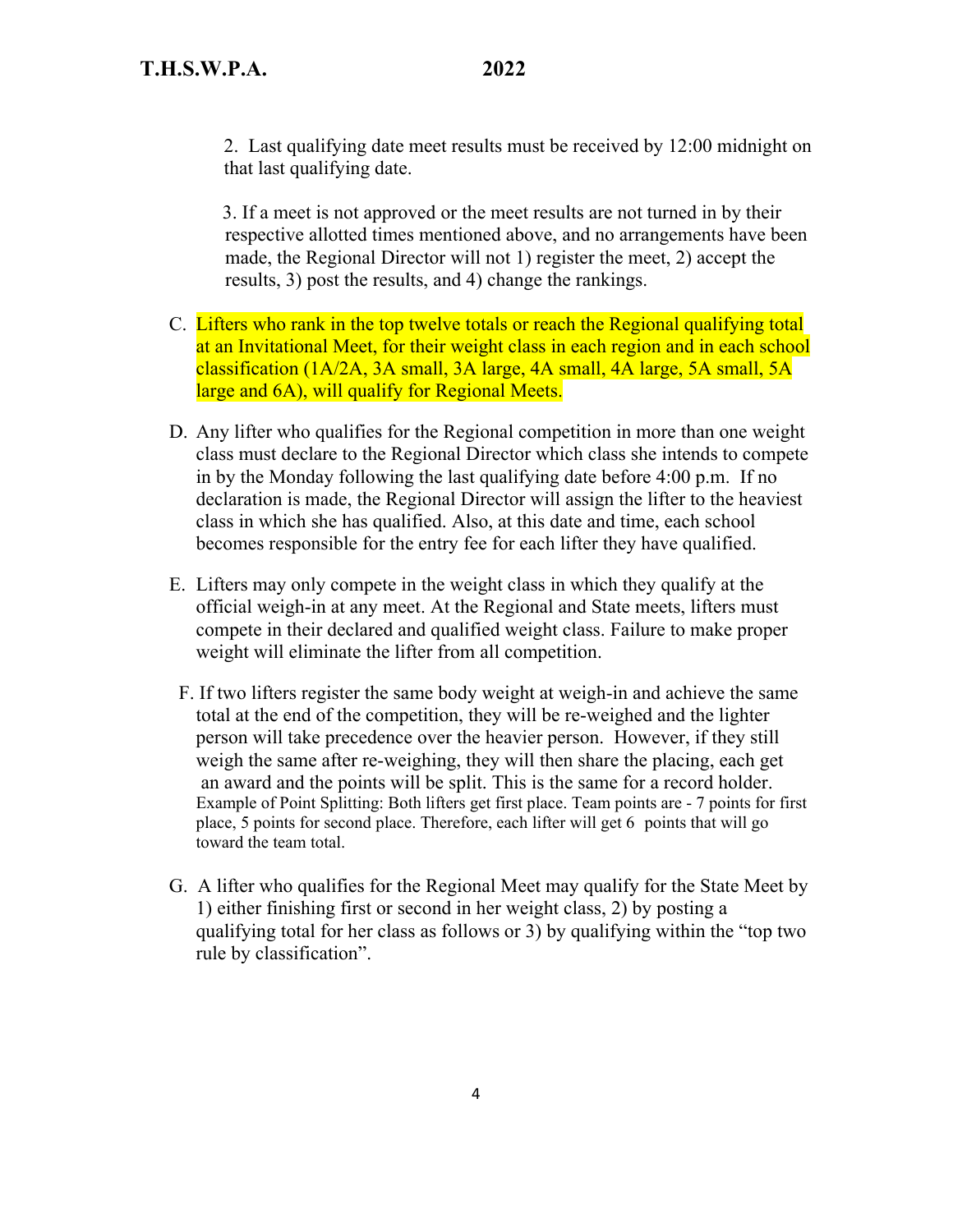| <b>Regional Qualifying Totals</b> | <b>State Qualifying Totals</b> |
|-----------------------------------|--------------------------------|
| $97.5 - 515$                      | $97.5 - 550$                   |
| $105.5 - 585$                     | $105.5 - 625$                  |
| $114.5 - 635$                     | $114.5 - 675$                  |
| $123.5 - 675$                     | $123.5 - 725$                  |
| 132.5 - 720                       | $132.5 - 775$                  |
| 148.5 - 775                       | 148.5 - 800                    |
| $165.5 - 785$                     | $165.5 - 825$                  |
| 181.5 - 810                       | $181.5 - 850$                  |
| 198.5 - 830                       | 198.5 - 875                    |
| $220.5 - 865$                     | $220.5 - 900$                  |
| $259.5 - 890$                     | $259.5 - 925$                  |
| <b>SHW - 915</b>                  | SHW - 950                      |
|                                   |                                |

 *Invitational Meet totals are only criteria for Regional Meet qualification.*

- H. Each lifter, coach, and school must provide certified proof of scholastic eligibility under U.I.L. guidelines prior to competition at the Regional and State level. These forms can be found on the website, www.thswpa.com .
- I. Coaches are required to notify Regional Directors if a Regional qualifier cannot participate in these meets so the alternates may be allowed, at the Regional Director's discretion, the opportunity to lift. If a State qualifier cannot participate at the State Meet, no alternates will be allowed to lift.
- J. State Records may only be established by successful lifts performed at the State Meet.
- K. At the discretion of a majority of the Judges, any lifter who is heard cursing on the platform shall be eliminated from the competition. A unanimous vote of the platform Judges will determine if a lifter has intentionally dropped or dumped the bar in squat or deadlift and thus will be eliminated from the competition. The coach will be officially informed if lifter is eliminated from competition. Any lifter or coach, who by reason of their misconduct upon or near the platform is likely to discredit the sport, shall be removed from competition.

*\*\*\*This rulebook and/or coach's pre-competition meeting shall serve as a "first warning" to the rules. No previous warning will be required.*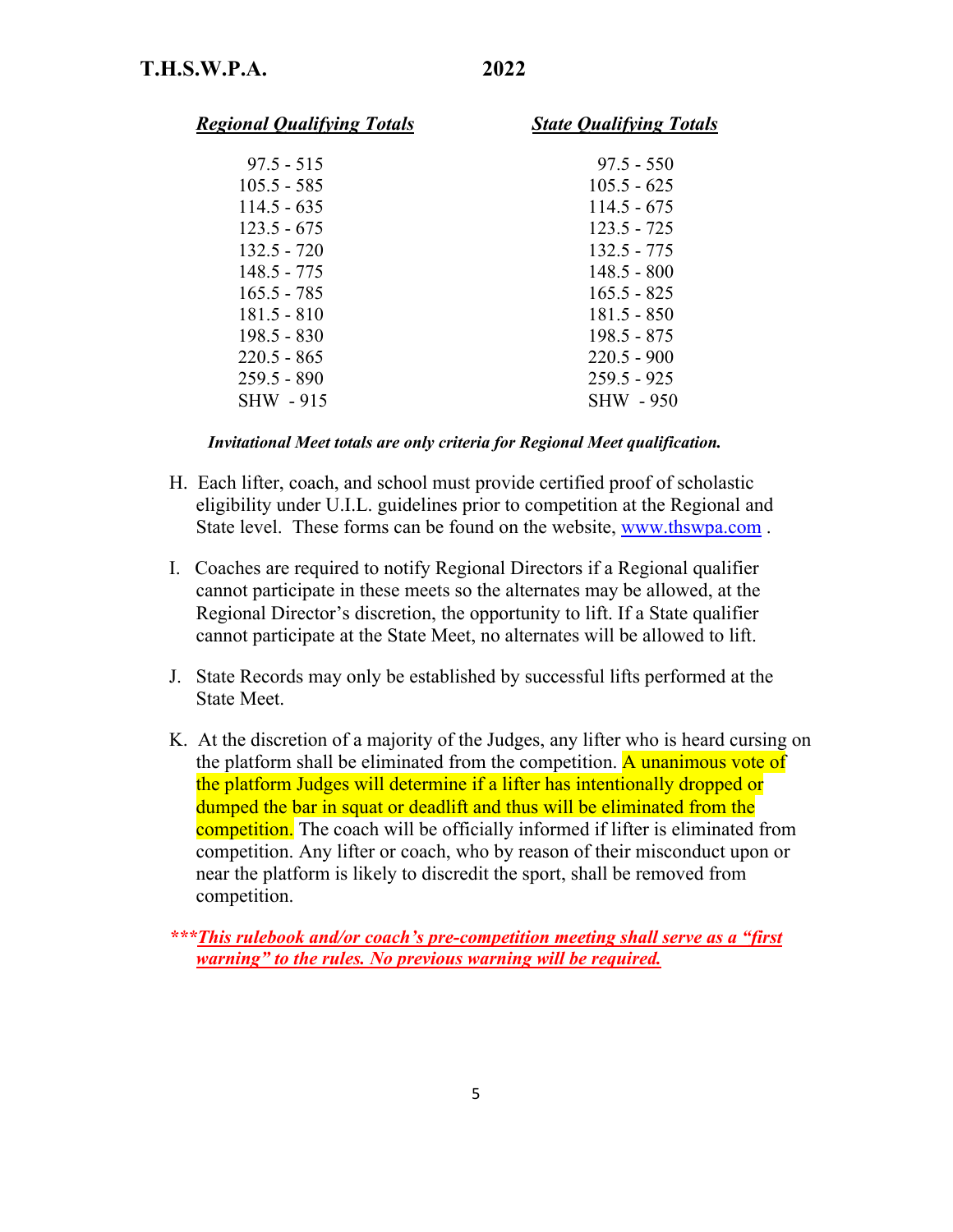### **IV. LIFTING EQUIPMENT AND SPECIFICATIONS**

### A. PLATFORM

All lifts shall be carried out on a platform measuring between  $5'x5'$  minimum and 8'x8' maximum. The surface of the platform may be treated with an approved non-slip coating. Any cleaning, mopping, brushing, or adjusting of the platform shall be handled solely by the designated spotters/loaders, Judges, and other meet officials.

### B. BARS AND DISCS

For all powerlifting meets organized under the rules of the T.H.S.W.P.A., only disc barbells are permitted. Only those bars and discs that meet all specifications may be used throughout the entire competition and for all lifts. The bar shall not be changed during an event (squat, bench, or deadlift) unless it is bent or damaged in some way as determined by the Judges or Meet Director.

- 1. The BAR shall be straight and well knurled or grooved, should have a center section of knurls or grooves if used for squats, and shall conform to the following dimensions:
	- a. Total overall length not to exceed 7'.
	- b. Distance between the collar faces must not be less than 4'.
	- c. Weight of the bar and collars are to be:
		- (1) 50 pounds if using a 2  $\frac{1}{2}$  pound collars without discs.
		- (2) 45 pounds if using negligible weight plastic or spring collars.
	- d. Diameter of the sleeve is 2".
	- e. There shall be a diameter machine marking or the bar taped to measure 32" between machining or tape.
- 2. DISCS shall conform as follows:
	- a. All discs used must weigh within .25 percent of their correct face value.
	- b. The hole size in the middle of the disc may be a maximum of 2.25" to 2" minimum.
	- c. All discs must be clearly marked with their weight and loaded in the sequence of heavier discs innermost with the small discs in descending weight arranged so that they can read the numbers of each disc.
	- d. The first and heaviest discs loaded on the bar must be loaded face in, with the rest of the discs loaded face out as weight is loaded.
	- e. The diameter of the largest disc shall be no more than 20".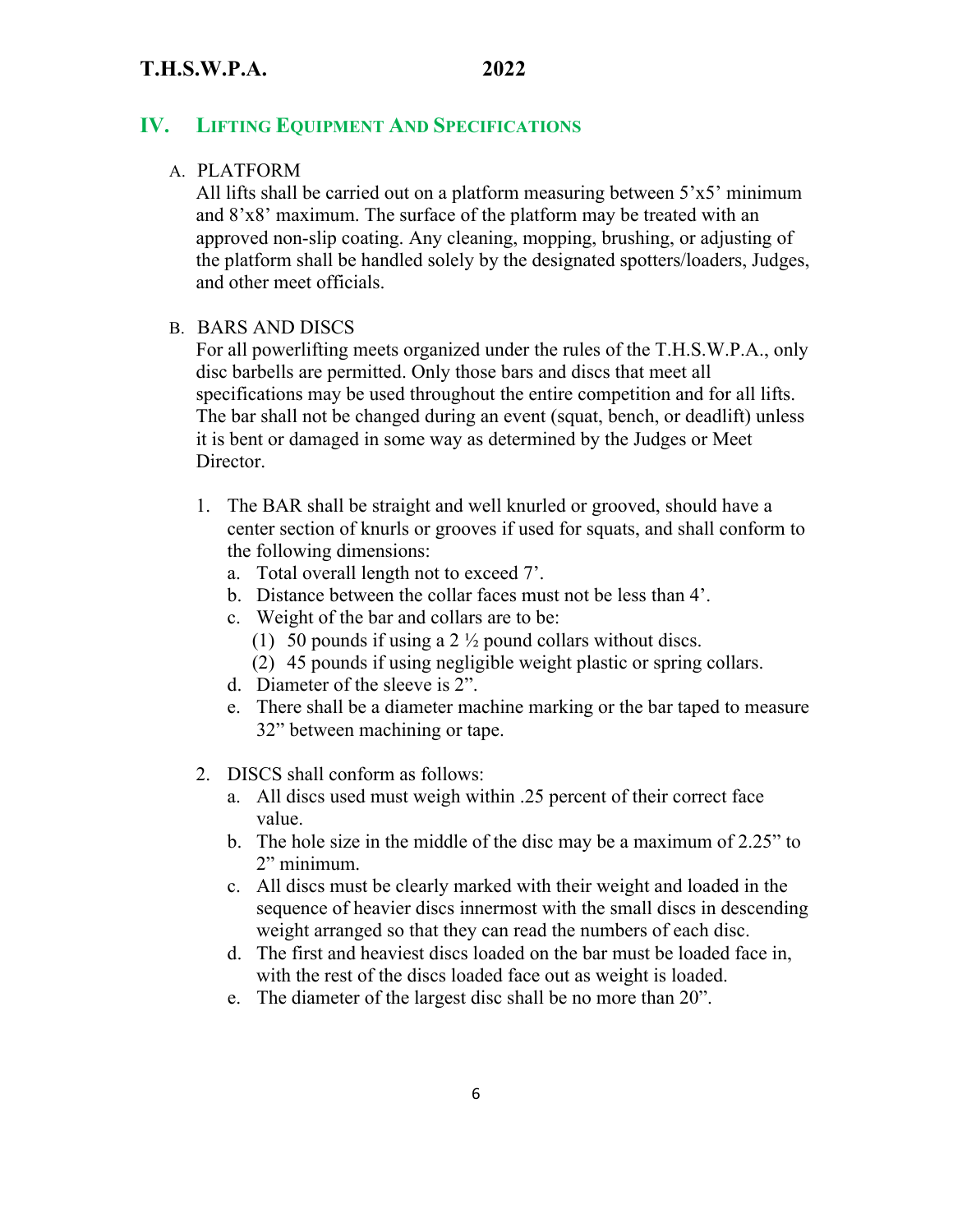- C. COLLARS
	- a. Shall always be used in competition.
	- b. Collars may weigh 5 pounds each,  $2\frac{1}{2}$  pounds each, or be negligible weight if they are used in matched pairs and combined weight of the collars and bar are consistent with specifications above for "Bar".

#### D. SQUAT RACKS

- a. Squat racks shall be of a sturdy construction and provide maximum stability. The base shall be of such design that it does not impede the lifter or the spotters/loaders. It may consist of a one-piece unit or two separate stands designed to hold the bar in a horizontal position.
- b. The squat rack shall be designed to adjust.
- c. Height adjustments should be made at any increment allowable on Squat rack (multi-pin or hydraulic rack).
- d. All hydraulic racks must be capable of being secured at the required height by means of pins.

### E. BENCH

The bench must be of a sturdy construction and provide stability and conform to the following dimensions:

- a. Length not less than 4' and shall be flat and level.
- b. Width minimum of 9".
- c. Height 16" to 18" measured from the floor to the top of the padded surface of the bench without being depressed or compacted.
- d. Minimum width between insides of bar rests shall be 4'.

#### F. LIGHTS

- a. A system of lights shall be provided whereby the Judges make known their decisions.
- b. Each Judge will control two lights with one representing a "good lift" and the other "missed lift".
- c. The lights should be arranged to correspond with the positions of the three Judges.
- d. If lights are not available, Judges will manually (flags, thumbs up or thumbs down) make known their decisions.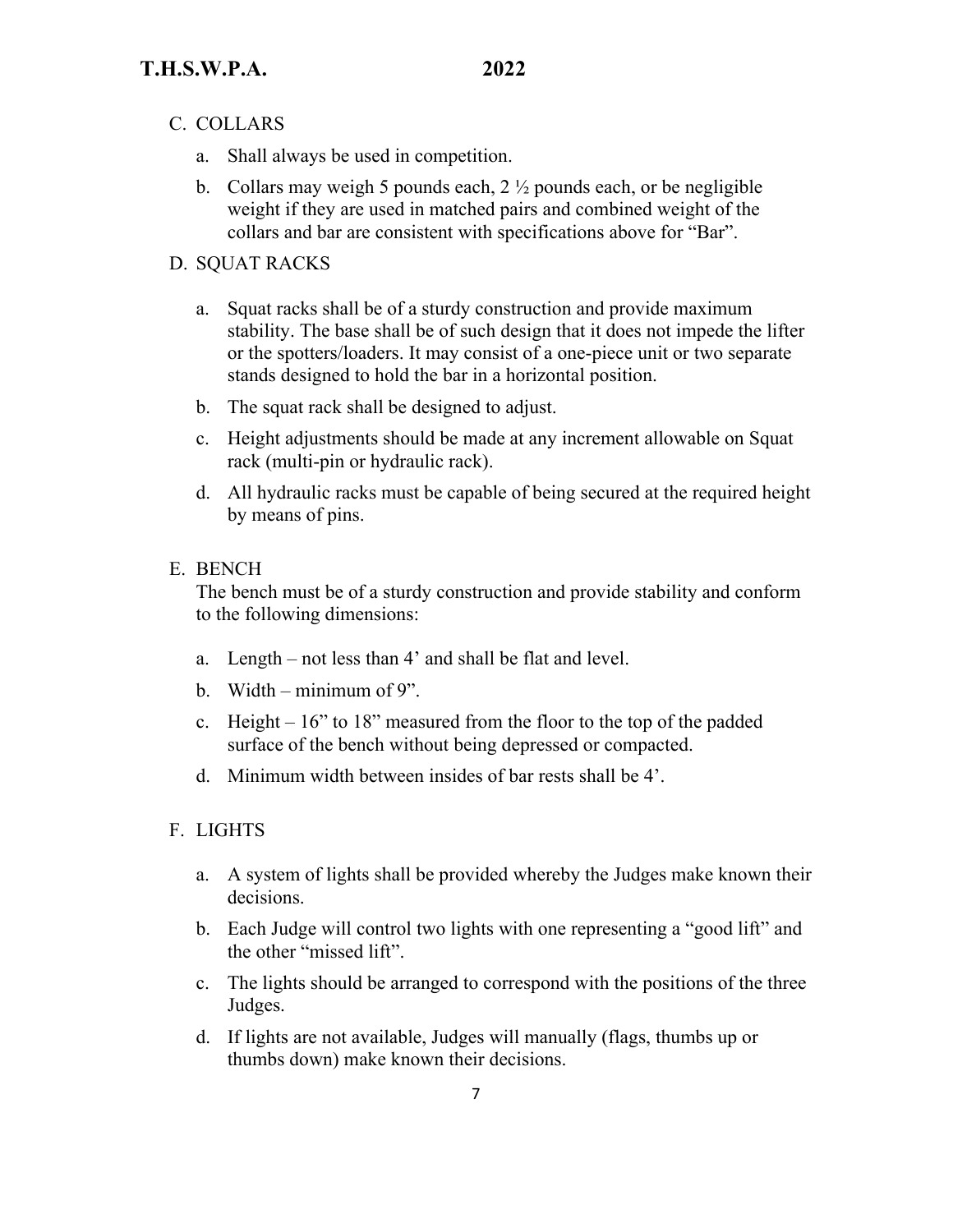### **V. COSTUME AND PERSONAL EQUIPMENT**

- A. Any competitor wearing a costume or using personal equipment during a lift inconsistent with items and rules mentioned below can be subject to a "missed lift" (except for section V-E where elimination can be considered for specific costume violations as stated).
- B. The approved lifting suits are to be full length, one layer, and one-piece stretch material. The straps must be always worn over the shoulders while lifting in competition. No shorts are allowed to be worn with the lifting suit when the lifter is on the platform attempting a lift. If a suit is not available for a lifter to wear during an invitational meet, she may wear a pair of shorts and a shirt in accordance with the rules stated below in V-C. Lifting suits are required to be worn at Regional Meets and the State Meet. The lifting suit shall also be subject to the following requirements:
	- 1. Any color or combination of colors are allowed.
	- 2. Emblems may be worn on the lifting suit but cannot aid in the attempt.
	- 3. The only allowable alterations to the lifting suit shoulder straps are as follows: The straps shall be altered and sewn in such a way that the straps must stick straight up. The bar must be placed behind the stitching leaving the straps to stick straight up. No other alterations are allowed (Ex. wrist wraps, rubber bands, etc.).
	- 4. Denim and/or canvas have been deemed to be non-stretch, non-elastic materials. Lifting suits and/or singlets made of denim and/or canvas have been judged to unduly compromise the joint integrity of the young lifter, and so will not be allowed in any T.H.S.W.P.A. competition.
- C. ONE SHIRT must have a seam, have a sleeve that covers the top curve of the shoulder, and remain at least .25" above the elbow. The shirt must be one layer, one-piece stretch material, without any patches or padding, and only made of lycra, cotton, polyester, or a combination of all the above. The sleeves of the shirt shall not be pushed or rolled up. Cut-off sleeves, completely sleeveless shirts, spaghetti strapped shirts or tank tops are not allowed. Deadlift or upper torso support shirts will be allowed. Other materials not per this specification are not permitted except as listed in V-B-6 to follow.
	- 1. It may have a "V" or "U" shaped collar.
	- 2. It may be of any color or combination of colors.
	- 3. It shall not have any pockets, buttons, zippers, or Velcro.
	- 4. Emblems may be worn on the shirt in T.H.S.W.P.A. competition but may not include obscene or suggestive designs.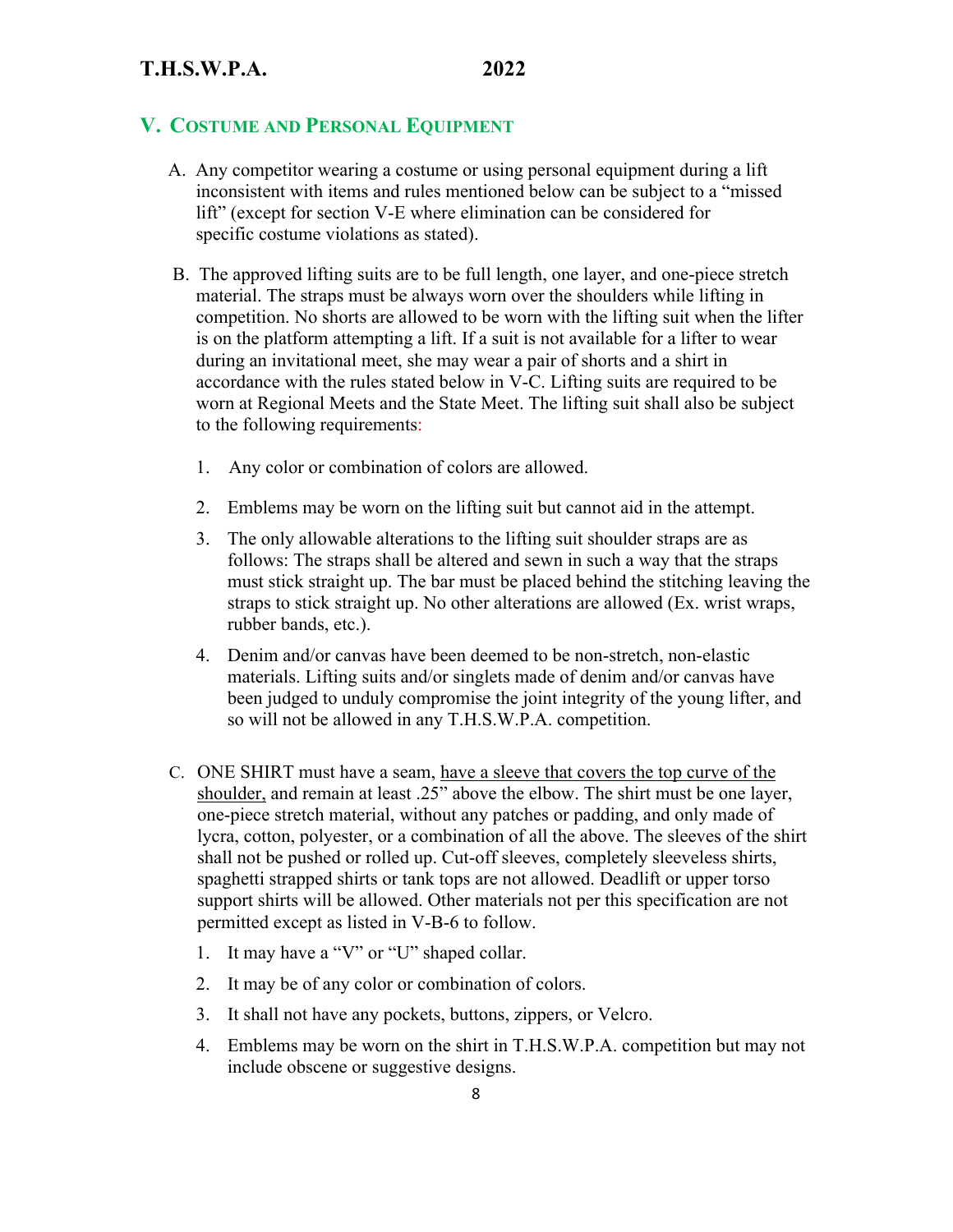- D. ONE Bench Press shirt of a common commercially accepted design is allowed. It must have a seam and a sleeve that covers the top curve of the shoulder and must remain at least .25" above the elbow. It shall consist of a one layer; one-piece stretch material without any patches or padding.
	- 1. It may be of any color or combination of colors.
	- 2. It shall not have any pockets, buttons, zippers, or Velcro.
	- 3. It shall not be made of or contain denim and/or canvas.
	- 4. It shall not have any intentional tears, rips, or cuts.
- E. UNDER GARMENTS must be one-piece, one-layer stretch material. If any under garment is found to have patches, zippers, or underwire; the lifter can be subject to a "missed lift". (See Rule V.A.) Only one bra and only one of the following: one lifting brief or one pair of underwear are allowed to be worn under the lifting suit. Penalty for the following violations is immediate elimination from the competition:
	- 1. Wearing both a lifting brief and a pair of underwear at the same time.
	- 2. Wearing more than one lifting suit.
	- 3. Wearing more than one shirt.
	- 4. Wearing more than one Bench Press Shirt.
	- 5. Wearing more than one lifting brief.
	- 6. Wearing more than one pair of underwear.
	- 7. Wearing more than one bra.
	- 8. Wearing any sort of tights (Ex. biker shorts, girdles, leotards, etc.)
	- 9. Wearing compression shorts.

Examples of violations:

- 1. Lifter lifting in a lifting brief and pair of underwear.
- 2. Lifter lifting in two lifting briefs and lifting suit.
- 3. Lifter lifting in two bras and a bench press shirt.
- F. SOCKS may be worn.
	- 1. Socks may be of any color or combination of colors.
	- 2. They shall not be of such length on the leg that they are underneath the knee wrapping or one-piece kneecap supporters when in use. This does not pertain to the piece of knee wrapping that is used to tie off the knee wrap.
	- 3. Socks may not extend above the bottom surface of the kneecap.
	- 4. Tights or hose are strictly forbidden.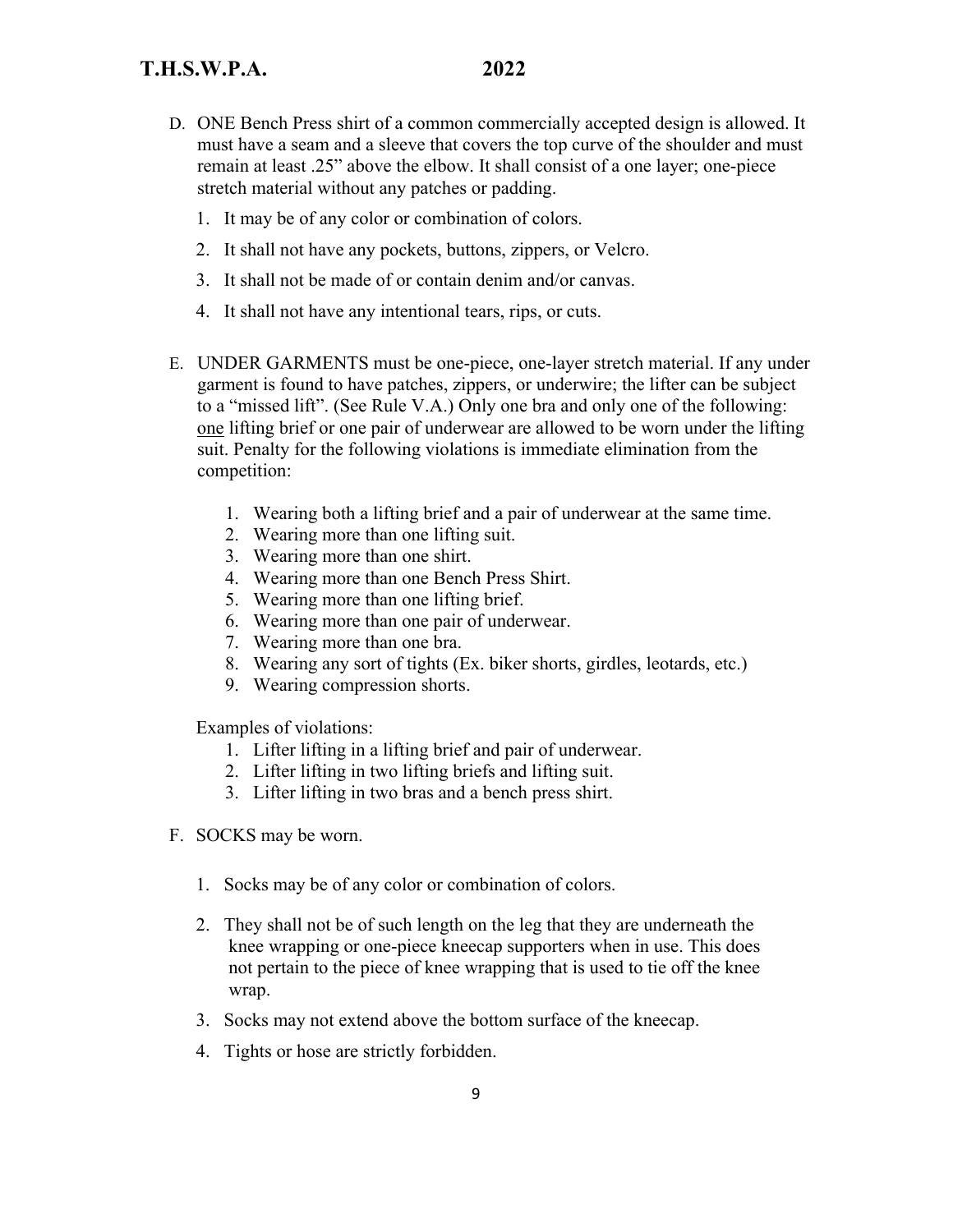- G. SHOES OR BOOTS shall be worn; the heels of which shall not extend laterally beyond the upper edge of the shoes.
	- 1. Shoes shall be taken to include boots, sport shoes, trainers, gymnastic slippers or any foot covering that has a patterned molding or foot type outline that provides an inner sole.
	- 2. Shoes with metal, rubber/molded cleats or spikes are not permitted.
- H. BELTS may be worn. If worn, it shall be on the outside of the suit or clothing. If a belt comes undone or loose during a lift, this is not subject to a "missed lift".
	- 1. MATERIALS AND CONSTRUCTION:
		- a. The belt may have padding.
		- b. If a leather belt is used, the tongue loop may be attached by means of studs and/or stitching.
		- c. The only items that are allowed on the outside of the belt are the belt's manufacturing emblem, name of the lifter's nation, state, school, mascot, or lifter's name.
		- d. No decorations are allowed bedazzling, appliques, tape, etc.
		- e. Belts with lever action buckles are allowed if they meet all other requirements mentioned above and below.
		- f. Belts with Velcro strapping are also allowed if they meet all requirements mentioned above and below.
	- 2. DIMENSIONS:
		- a. Width of belt should be a maximum of 4".
		- b. Thickness of belt should be a maximum of .5" along the main length.
		- c. Outside width of buckle should be a maximum of 5".
- I. WRAPS may be worn during any lift. If a wrap comes undone or loose during a lift, this is not subject to a "missed lift".
	- 1. USE:

a. WRISTS - Wraps must not exceed 39" in length and 3" in width.

- (1) Wrist wraps may have a thumb loop that may be worn but it must be made of commercial elastic material, is no more than 3/8" in width, and is not deemed as supportive.
- (2) A wrist wrap shall not extend beyond 4" above and 1" below the center of the wrist joint and not exceed a total of 4.75" in both directions.
- (3) Wrists wraps must be one layer only and contain no metal.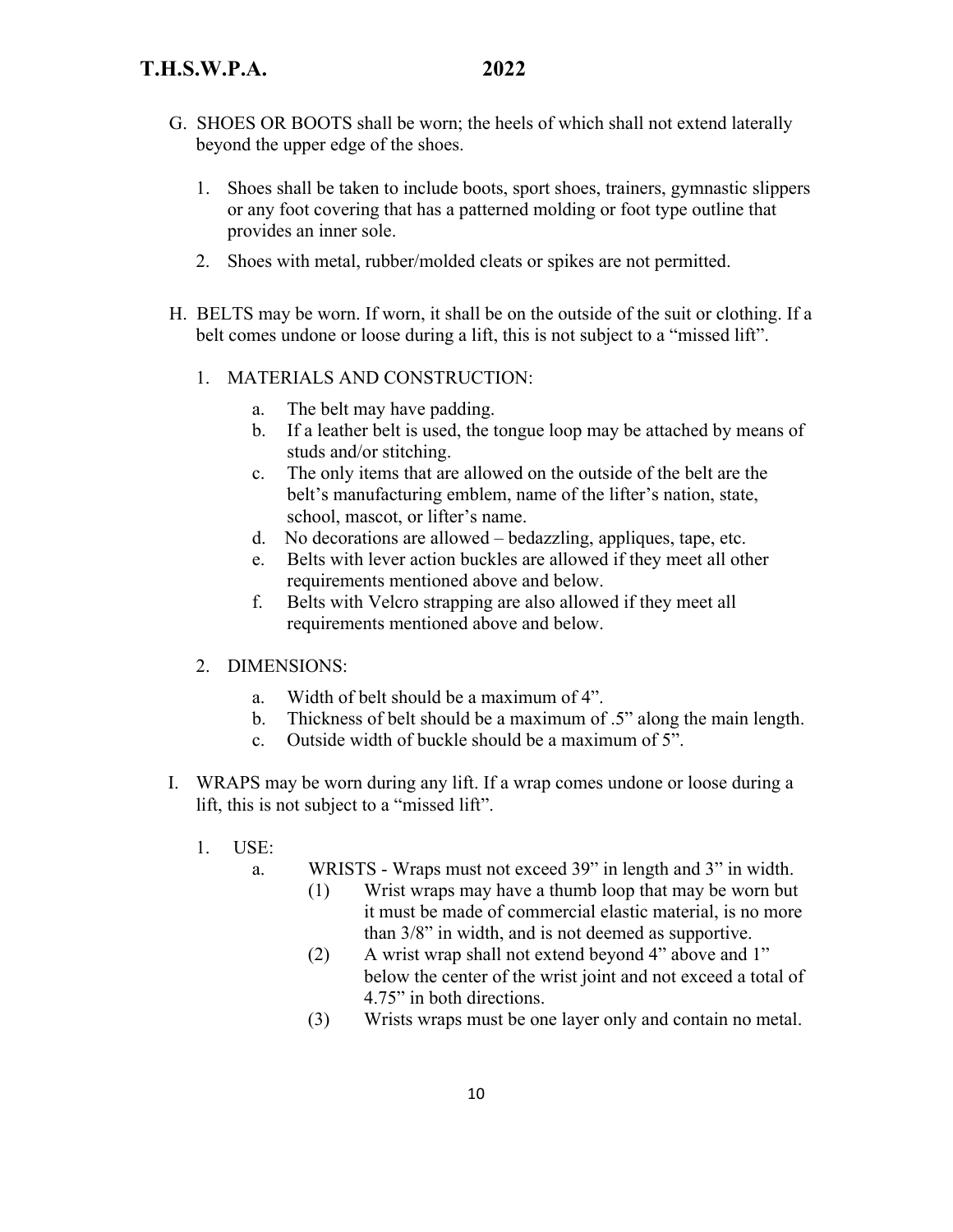- b. KNEES Wraps must not exceed 98" in length and 4" in width.
	- (1) A knee wrap shall not extend beyond 6" below the center of the knee joint and not to exceed 12" in both directions. Any knee wrap portion that hangs loose after the knee is wrapped is not subject to the above dimensions.
	- (2) Knee sleeves, elasticized kneecap support or knee braces must be approved by the Meet Director before use during competition. Any approved knee support must not exceed 12" in both directions and not contain any metal or hard plastic. A combination of any approved knee support and knee wraps is forbidden.
- c. ANKLES Cloth or Neoprene ankle braces are allowed if they are not made of or contain any hard plastic or metal. NO TAPE ALLOWED.
- J. PLASTERS:
	- 1. Two layers of plaster, bandages or Band-Aids may be worn on the thumbs, but nowhere else without official permission of the Meet Director or Head Judge. No plaster, bandage or Band-Aid may be used as a strap to help the lifter hold the bar.
	- 2. With permission of the Meet Director or Head Judge, the official doctor, trainer, or paramedic on duty, may apply plasters, bandages, or Band-Aids to injuries on the inside of the hand, but in no circumstances, must the plaster, bandage or band aid continue around the back of the hand.
	- 3. The official doctor, trainer, or paramedic on duty shall inform the Meet Director or Head Judge immediately after applying plasters, bandages, or Band-Aids to the injuries. They may also give advice regarding additional plasters, bandages, or Band-Aids that they may consider necessary. However, these may only be applied with the permission of the Meet Director.
- K. JEWELRY AND HEAD COVERINGS are not allowed to be worn on the platform. Anything other than a wrist wrap is considered jewelry and will be subject to a "missed lift". (Ex. Rubber band, Bandanas, Hat, Necklace, Earrings, etc.)

#### L. INSPECTION OF COSTUME AND PERSONAL EQUIPMENT:

- 1. Any costume or equipment that might be considered questionable should be brought to the Meet Director for approval prior to use.
- 2. A competitor participating in a registered T.H.S.W.P.A. meet may be subject to an official inspection of her costume or personal equipment.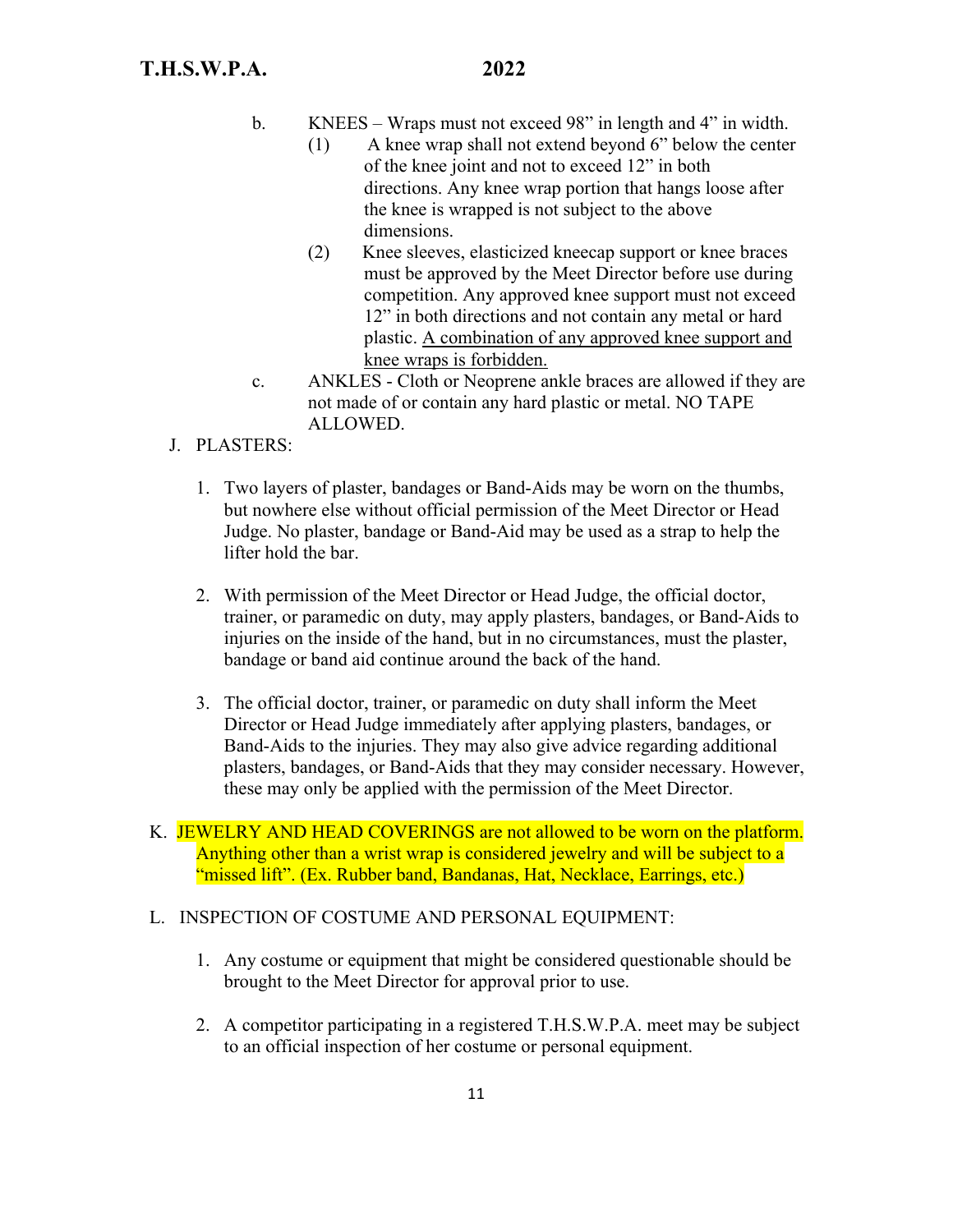3. If any Platform Judge has reason to doubt a lifter's integrity in this respect, they must notify the Meet Director of their suspicions after the completion. The two designated female Costume Checkers will examine the lifter's costume and personal equipment in a designated area. If the lifter is found guilty of wearing anything inconsistent with the rules stated in V-E, the lifter will be immediately eliminated from the competition and the coach will be officially informed as previously stated in Rule III-K.

#### M. GENERAL USES:

- a. The use of oil, grease or other lubricants on the body, costume personal equipment or lifting equipment is strictly forbidden.
- b. Powder is prohibited.
- c. Chalk (Magnesium Carbonate) may be applied on the hands, shoulders, and buttocks.
- d. No foreign substance may be applied to any wrapping material or equipment, except per V-1-4-c above, which may result in chalk on a shirt or transferred to a wrap after having been applied to the knee area.
- e. No sniffing of any substance is allowed.
- f. No head slapping by coaches or teammates is allowed.
- g. A violation of any of the above general rules may result in elimination of the lifter from competition at the discretion of the Meet Director.

# **VI. LIFTS AND RULES OF PERFORMANCE**

- A. SQUAT:
	- 1. The lifter shall face the front of the platform.
	- 2. The bar shall be held horizontally across the shoulders with the hands and fingers gripping the bar and the feet flat on the platform with the knees locked. The bar, hand and foot established original starting location must be maintained between the "Squat" and "Rack" signals.
	- 3. The lifter shall not hold the collars, sleeves, or plates anytime during the performance of the lift. However, the edge of the hands gripping the bar may be in contact with the inner surface of the sleeve.
	- 4. Elbows and upper arms shall not make contact with legs.
	- 5. The lifter may enlist the help of the spotters/loaders in removing the bar from the racks; however, once the bar has cleared the racks, the spotters/loaders shall not assist the lifter any further with regards to proper positioning, foot placement, bar positioning, costume adjustment, etc.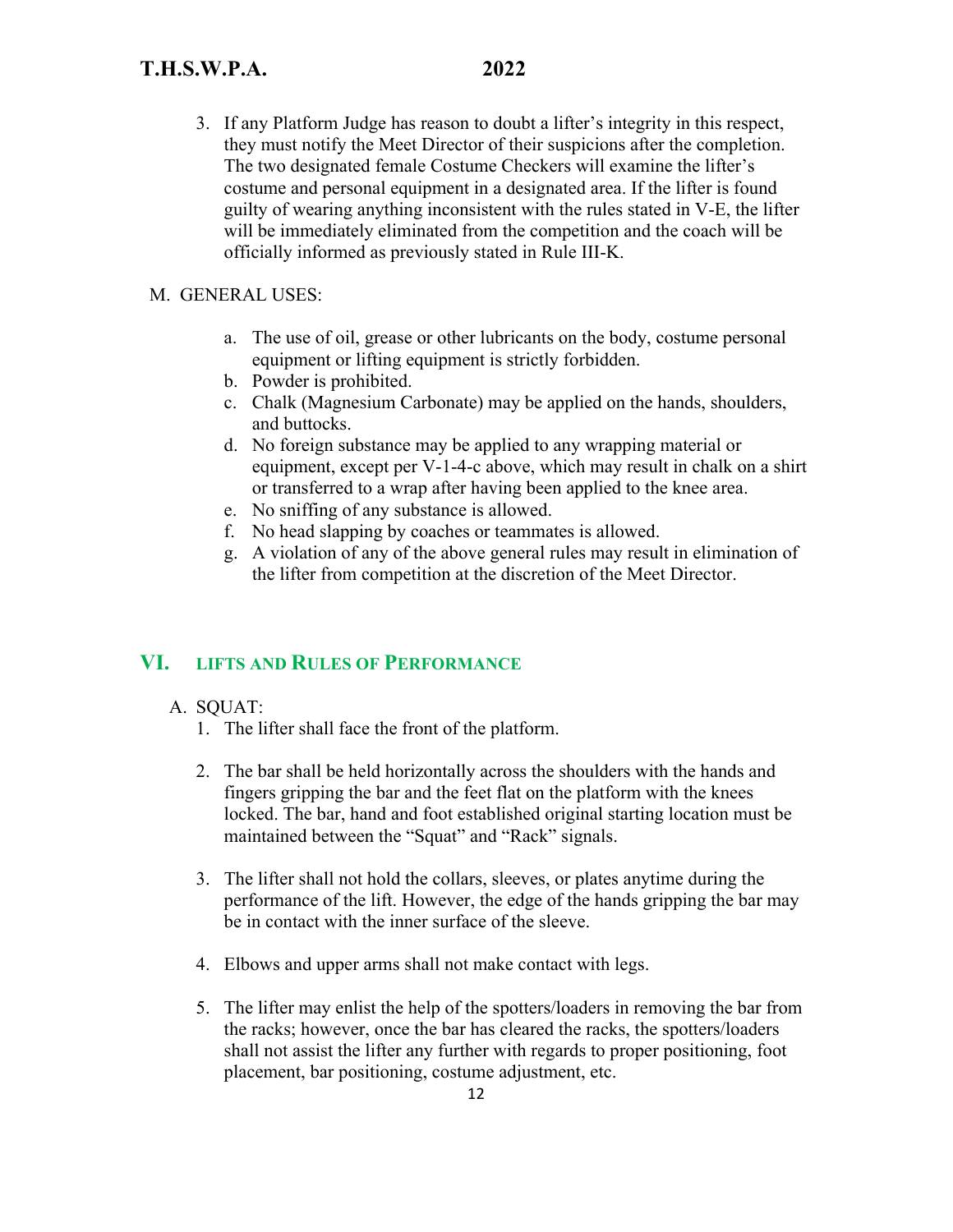- 6. The lifter shall wait for the Head Judge's signal, motionless in a full upright position with knees locked. The signal will be given as soon as the lifter is properly positioned or is in what is determined by the Head Judge to be the lifter's elected start position. The Head Judge's signal shall consist of a downward movement of the arm and audible command "Squat".
- 7. Upon receiving the Head Judge's command, the lifter must lower her body until the top surface of the legs at the hip joint is lower than the top of the kneecaps with one continuous movement downward and without double bouncing.
- 8. The lifter must recover, at will, to a full upright position with the knees locked with one continuous movement, without double bouncing, more than one recovery attempt, or stopping of the bar. When she has recovered to a motionless and full upright position with her knees locked or is in what determined by the Head Judge to be the lifter's elected finish position, the Head Judge will give the signal to replace the bar.
- 9. Between the "Squat" and "Rack" commands, the bar shall not make contact with the power rack supports.
- 10. The signal to replace the bar will consist of a backward motion of the hand and the audible command "Rack." Once the "Rack" command has been given, the spotters may assist the lifter in racking the weight. The lifter must continue to support the bar until it is safely returned to the rack, but the first step does not have to be forward if the lifter is making a bona fide attempt to return the bar to the racks.
- 11. Lifter must exit out the back of the platform.
- B. CAUSES FOR "MISSED LIFT" OF A SQUAT **Note**: The Head Judge shall **not** call depth on squat. Otherwise, all Judges are responsible to assess all performance aspects of the squat.
	- 1. Changing the position of the bar from the original starting location across the shoulders after the "Squat" signal, but prior to the "Rack" command.
	- 2. Changing the position of the hands or fingers laterally on the bar after the "Squat" command and prior to receiving the "Rack" command. Opening and closing of the hands or fingers will be allowed as long as they are returned to their original starting location.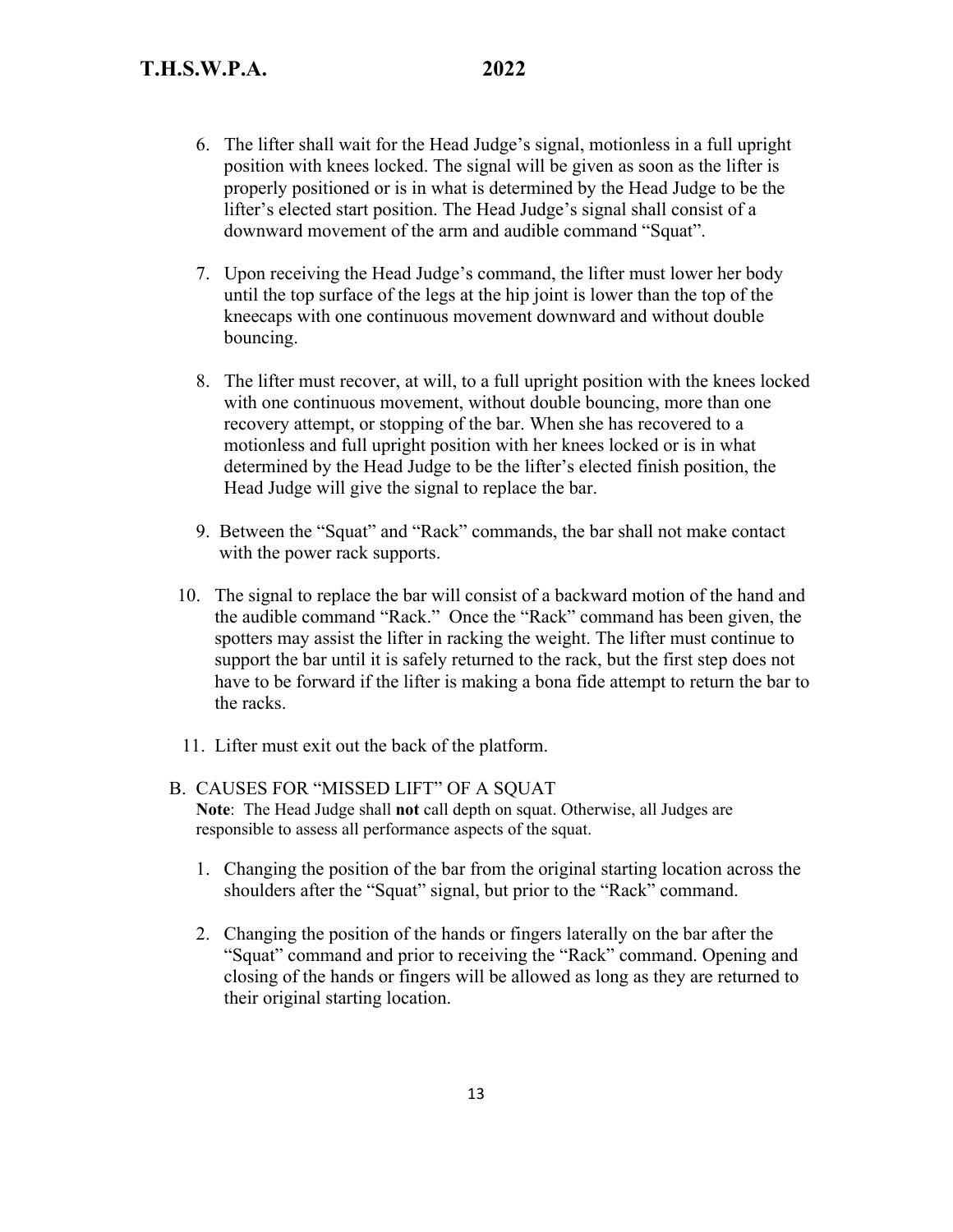- 3. Any shifting of the feet laterally, backwards, or forward after the "Squat" signal but prior to the "Rack" command. The lifter's heel or toe may rise from the platform if when returned to the platform, it is in the original starting location.
- 4. Holding the collars, sleeves, or plates anytime during the performance of the lift.
- 5. Contact of the elbows or upper arms with the legs.
- 6. Contact with the power rack supports between the "Squat" and "Rack" commands.
- 7. Failure to observe the Head Judge's signals at the commencement or completion of the lift.
- 8. Failure to lock knees and assume a full, upright position at the commencement and completion of the lift.
- 9. Non-continuous movement defined as double bouncing, more than one recovery attempt, or stopping of the bar during the entire lift. Bar must be lowered and raised in one continuous movement.
- 10. Failure to lower the body until the top surface of the legs at the hip joint is lower than the top of the kneecaps.
- 11. Failure to make a bona fide attempt to return the bar to the racks.
- 12. If a lifter initiates her squat attempt prior to the "Squat" command, the Head Judge will wait until the lifter finishes her "unofficial" attempt and demonstrates motionless control of the bar in a full upright position with knees locked or the lifter's elected start position as determined by the Head Judge before giving the "Squat" command. Thus, the Judges will only judge an attempt that is started after the "Squat" command. If the lifter racks the bar after an "unofficial" attempt, the lifter forfeits that attempt.
- 13. Exiting out the front of the platform.

 *\*\*\* A unanimous vote of the platform Judges will determine if a lifter has intentionally dropped or dumped the bar in squat or deadlift and thus will be eliminated from the competition. (Rule III, K)*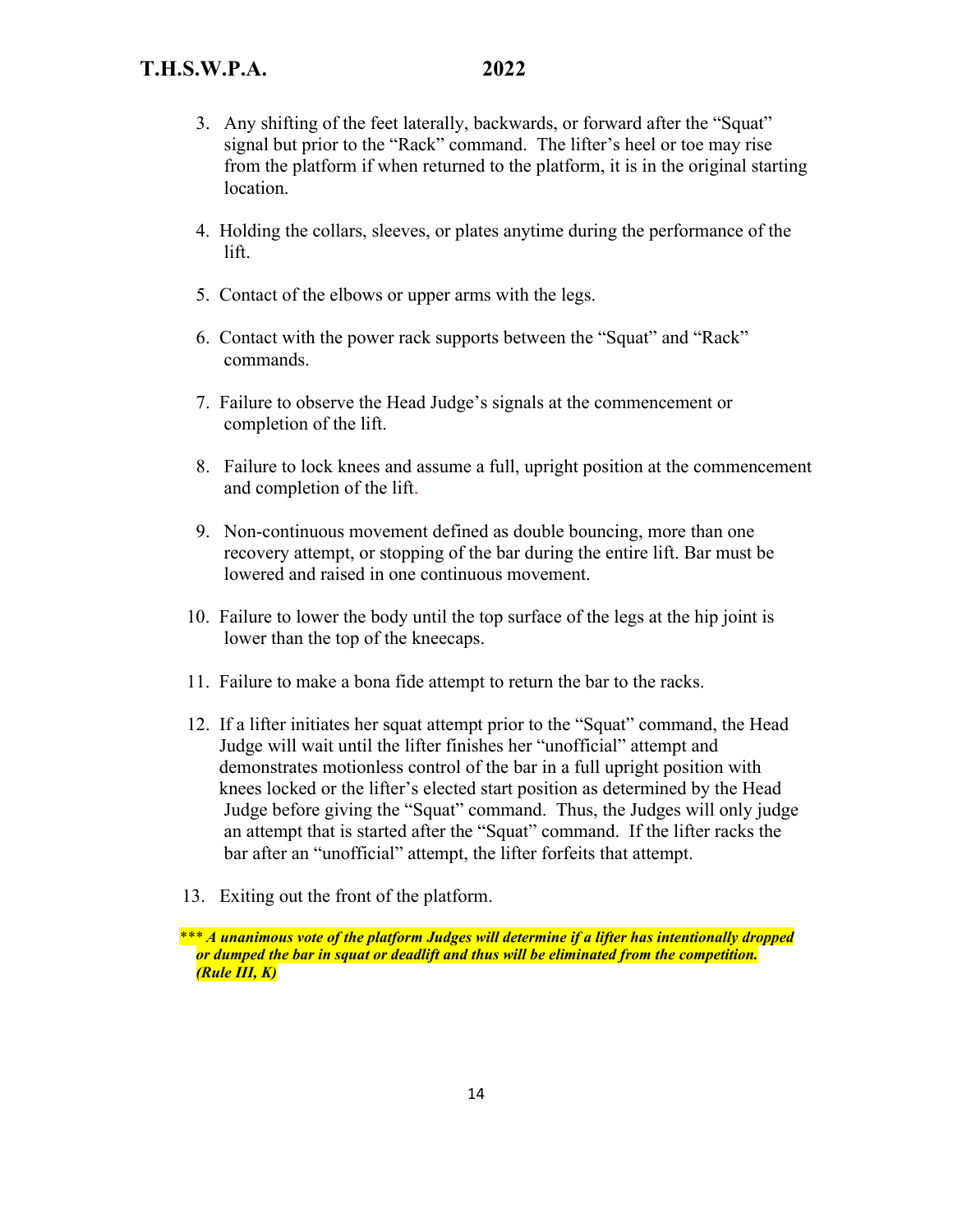#### C. BENCH PRESS

*\*\*\*The Head Judge will move around any spotter assisting the racking or unracking of the bar so they can see the chest of the lifter to give the "Press" command.* 

- 1. The front of the bench press must be placed on the platform with the back of the racks facing the Head Judge.
- 2. The lifter must lie on her back with head, shoulders, and buttocks in contact with the flat bench surface. Her shoes must be flat on the surface and not be in contact with the bench or its supports. The initial elected position of lifter's body and feet must be maintained between the "Press" and "Rack" signals.
- 3. To achieve firm footing, the lifter may use plates or blocks to build up the surface of the platform. The plates shall not exceed 7" in height. If blocks are used, they shall not exceed 18"x18". Whichever method is chosen; the entire foot must be flat on the surface.
- 4. The spacing of the hands shall not exceed 32" measured between the forefingers.
- 5. Within the one-minute given after the Bar is declared "loaded" (See Rule IX B2), the lifter may touch the bar in order to have the Bench Press shirt adjusted. The Timekeeper must give 5 second alerts as to when the time will be up. The lifter must initiate the un-racking of the bar within the one minute or at the completion of the one-minute.
- 6. After removing the bar from the racks with or without the help of the spotters, the lifter shall lower the bar completely unassisted to her torso and await the Head Judge's signal.
- 7. The bar shall not come in direct contact with folds on the Bench Press Shirt.
- 8. The signal to commence the lift shall be the audible command "Press" and will be given as soon as the bar is motionless on the torso.
- 9. The bar shall not make contact with the power rack supports at any time during the lift.
- 10. After the audible "Press" command is given, the lifter must not allow the bar to sink into the torso and must press the bar vertically in one continuous movement upward until arms are fully extended and held motionless until the audible command "Rack" is given.
- 11. Lifter must exit out the back of the platform.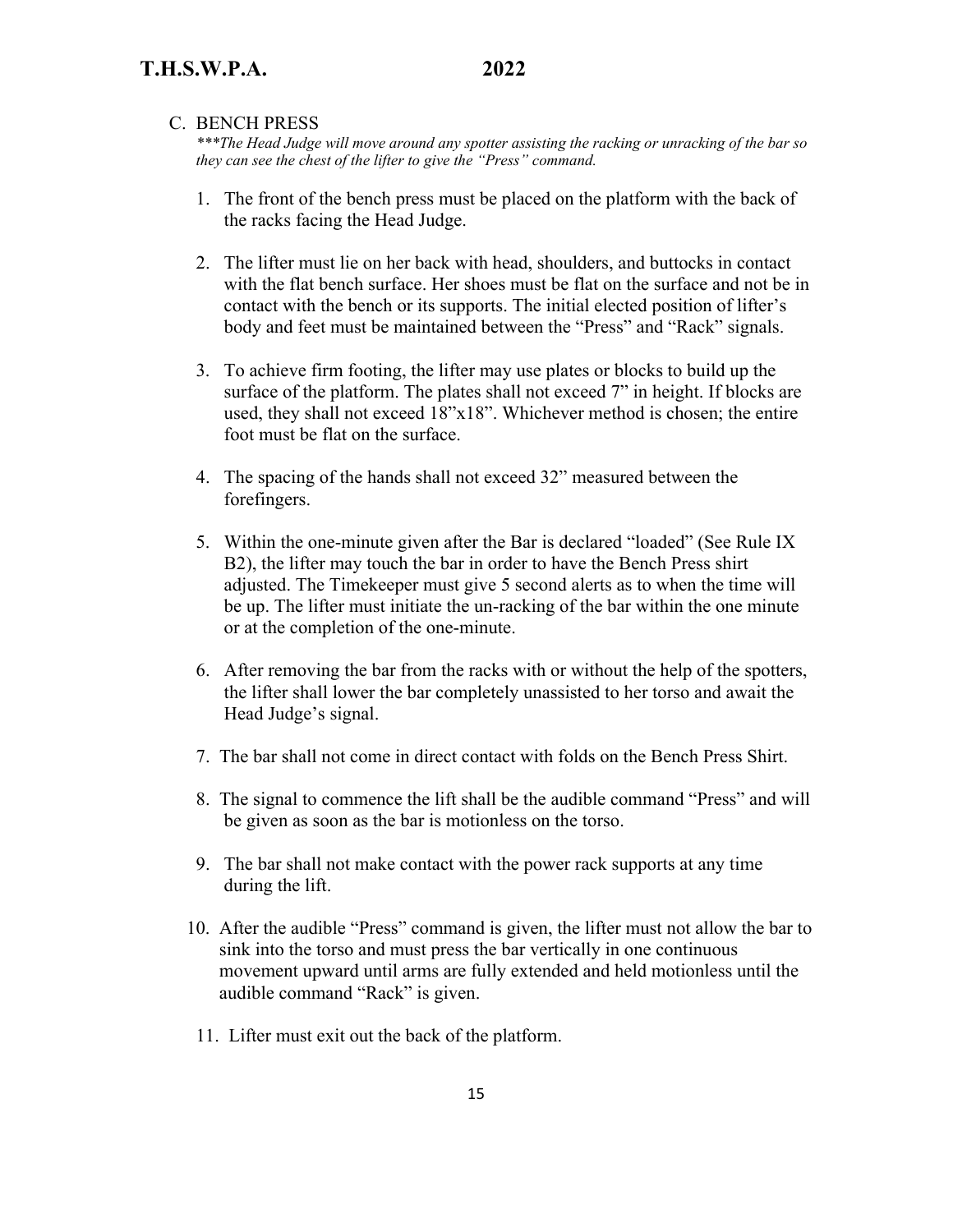#### D. CAUSES FOR "MISSED LIFT" OF A BENCH PRESS

- 1. Any change in the elected lifting position after the "Press" command but prior to the "Rack" command that results in 1) the lifter's head, shoulders, or buttocks breaking contact with the flat bench surface or moving from their initial elected position, 2) the lifter's feet not remaining flat, not entirely on the surface, moving from their initial elected position on the surface or coming in contact with the bench or its supports, and 3) lateral movement or opening and closing of the hands on the bar.
- 2. Any contact of lifter's shoes with the bench or its supports.
- 3. Hand spacing of greater than 32" as measured between the forefingers.
- 4. Failure to finish the adjusting of the Bench Press shirt or initiate the unracking of the bar at the completion of the one-minute.
- 5. Assisted lowering of bar to torso.
- 6. Any contact of the bar directly on the folds of the Bench Press shirt.
- 7. Allowing the bar to sink into the torso after receiving the "Press" signal.
- 8. Contact with the power rack supports.
- 9. The bar stopping or descending in the course of being pressed out.
- 10. Failure to observe the Head Judge's signals at the commencement or. completion of the lift. (If a lifter initiates her Bench Press attempt prior to the "Press" command, the Head Judge will wait until the lifter finishes her "unofficial" attempt and demonstrates control of the bar. Thus, the Judges will only judge an attempt that is started after the "Press" command. If the lifter racks the bar after an "unofficial" attempt, the lifter forfeits that attempt.)
- 11. Exiting out the front of the platform.

### E. DEADLIFT

- 1. The lifter shall face the front of the platform.
- 2. The feet must be flat on the platform establishing an original starting location.
- 3. Any raising of the bar or deliberate attempt to do so will count as an attempt.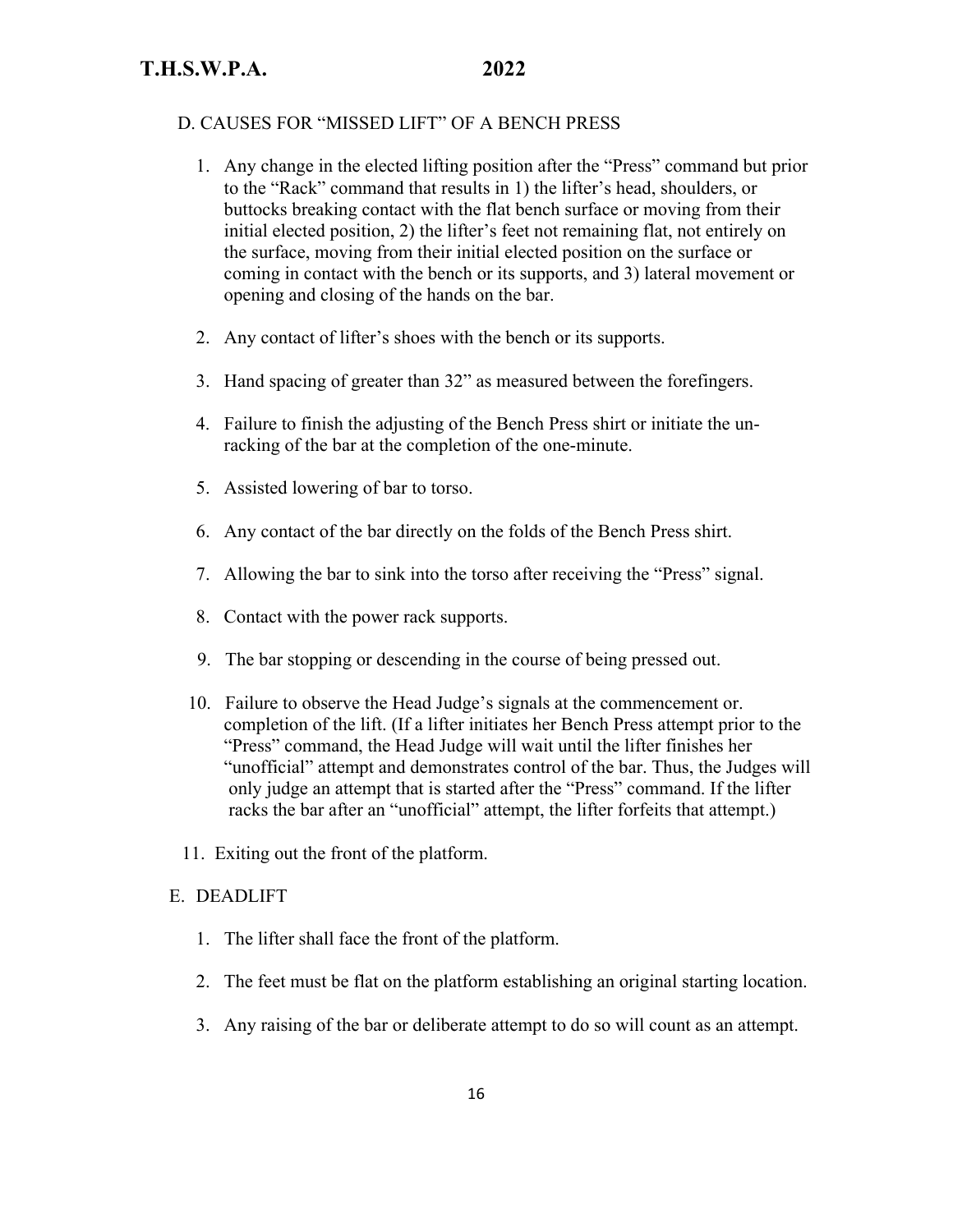- 4. The bar must be laid motionless horizontally in front of the lifter's feet, gripped in both hands, and lifted with one continuous movement until the lifter is standing in a full upright position.
- 5. The bar shall not be supported on the thighs during the performance of the lift.
- 6. On completion of the lift, the lifter shall have her knees locked, standing in a full upright position and the bar motionless.
- 7. The Head Judge's signal shall consist of a downward movement of the hand and the audible command "Down". The signal will be given when the lifter is in their apparent finished position.
- 8. Lifter must return the bar with maintained control to the surface of the platform with both hands.
- 9. Lifter must exit out the back of the platform.
- F. CAUSES FOR "MISSED LIFT" OF A DEADLIFT
	- 1. Any shifting of the feet laterally, backwards, or forward from the commencement to the completion of the lift. The lifter's heel or toe may rise from the platform only if it is returned to the original starting location.
	- 2. Attempting to lift the bar off the surface more than once during the lift.
	- 3 Not starting the lift with the bar laid motionless horizontally in front of the lifter's feet and lifting the weight vertical off the surface (Ex. Rolling bar when initiating the attempt).
	- 4 Any downward motion or stopping of the bar upon commencement of the lift.
	- 5 Supporting the bar on the thighs (hitch) during the performance of the lift.
	- 6. Failure to stand in a full upright position with the knees locked and bar motionless.
	- 7. Failure to observe the Head Judge's signal at the completion of the lift.
	- 8. Allowing the bar to return to the platform without maintaining control with both hands.
	- 9. Exiting out the front of the platform.

 *\*\*\* A unanimous vote of the platform Judges will determine if a lifter has intentionally dropped or dumped the bar in squat or deadlift and thus will be eliminated from the competition. (Rule III, K)*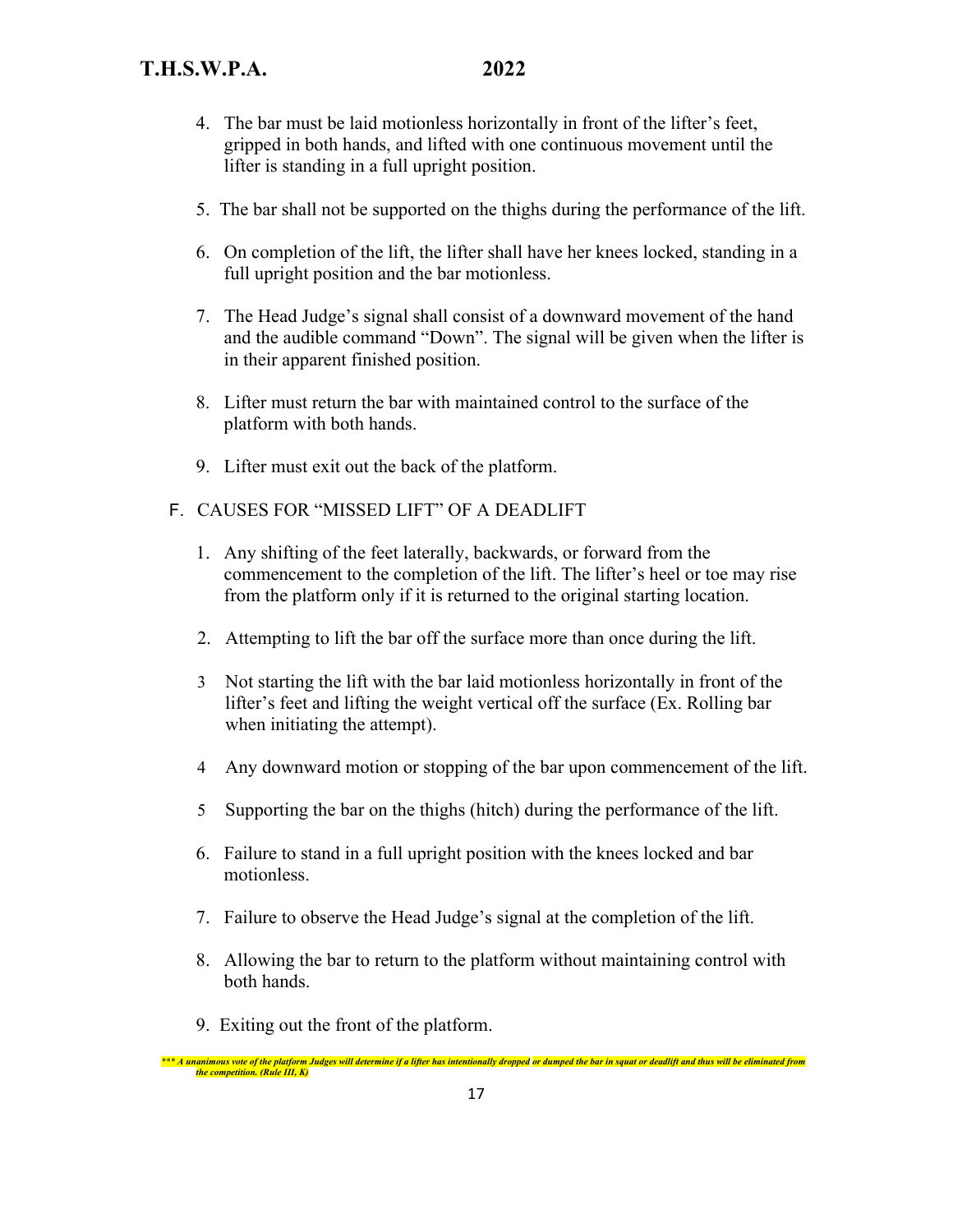# **T.H.S.W.P.A. 2022**

# **VII. WEIGHING-IN**

A. Body weight categories consist of the following twelve weight classes: \*

| $97.5$ lbs.  | $105.5$ lbs. | $114.5$ lbs. | $123.5$ lbs.   |
|--------------|--------------|--------------|----------------|
| $132.5$ lbs. | 148.5 lbs.   | $165.5$ lbs. | $181.5$ lbs.   |
| $198.5$ lbs. | $220.5$ lbs. | $259.5$ lbs. | SHW $(259.6+)$ |

 \**Each of these weights is the maximum legal body weight to lift in that weight class except for the SHW class.* 

- B. Weighing-in of the competitors must take place no earlier than  $2 \frac{1}{2}$  hours before the start of the competition for a particular category. All lifters in the category must attend the weigh-in, which will be carried out in the presence of appointed officials for that category. Weigh-in area around the scale should be free of all others except person being weighed (no holding of hair, etc.…).
- C. The weigh-in period will last a minimum of  $1 \frac{1}{2}$  hours and a maximum of 2 hours.
- D. Any weigh-in procedure which does not take place "on-site" (i.e., "honor system weigh-in", "call-in weigh-in") is strictly prohibited. A Regional Director must not accept results from an Invitational where the weigh-in procedure conflicts with T.H.S.W.P.A. Rules and By-laws.
- E. Lifters must be weighed nude or in underwear and/or bra (without underwire). Jewelry, glasses, metal, hair accessories, wet hair, and any clothing not previously stated are strictly forbidden. If a question exists regarding weight of undergarments, the lifter may be requested to reweigh in the nude.
- F. Based on the lifter's weight class that is declared on their card, once a lifter makes weight within that weight class, their official weight may only be recorded once. Only those whose body weight is heavier or lighter than the weight class declared on their card, can be allowed to return to the scales. They must return to the scales and make weight within the limits of the  $1 \frac{1}{2}$  to 2 hours allowed for the weigh-in; otherwise, they will be eliminated from the competition. Lifters trying to make weight may be reweighed as often as time and orderly progression allows. A lifter may only be weighed outside the time limit if she presents herself within the time limit, at the discretion of the Judges.
- G. Starting weights shall be declared by the lifter at the weigh-in for all three lifts and may not be changed after the lifter's card is turned in.
- H. Early weigh-in will only be allowed at Regional and State Meets for a 2-hour time period. Invitational Meets shall have a single weigh-in time and said weigh-in shall take place on the day of the Invitational.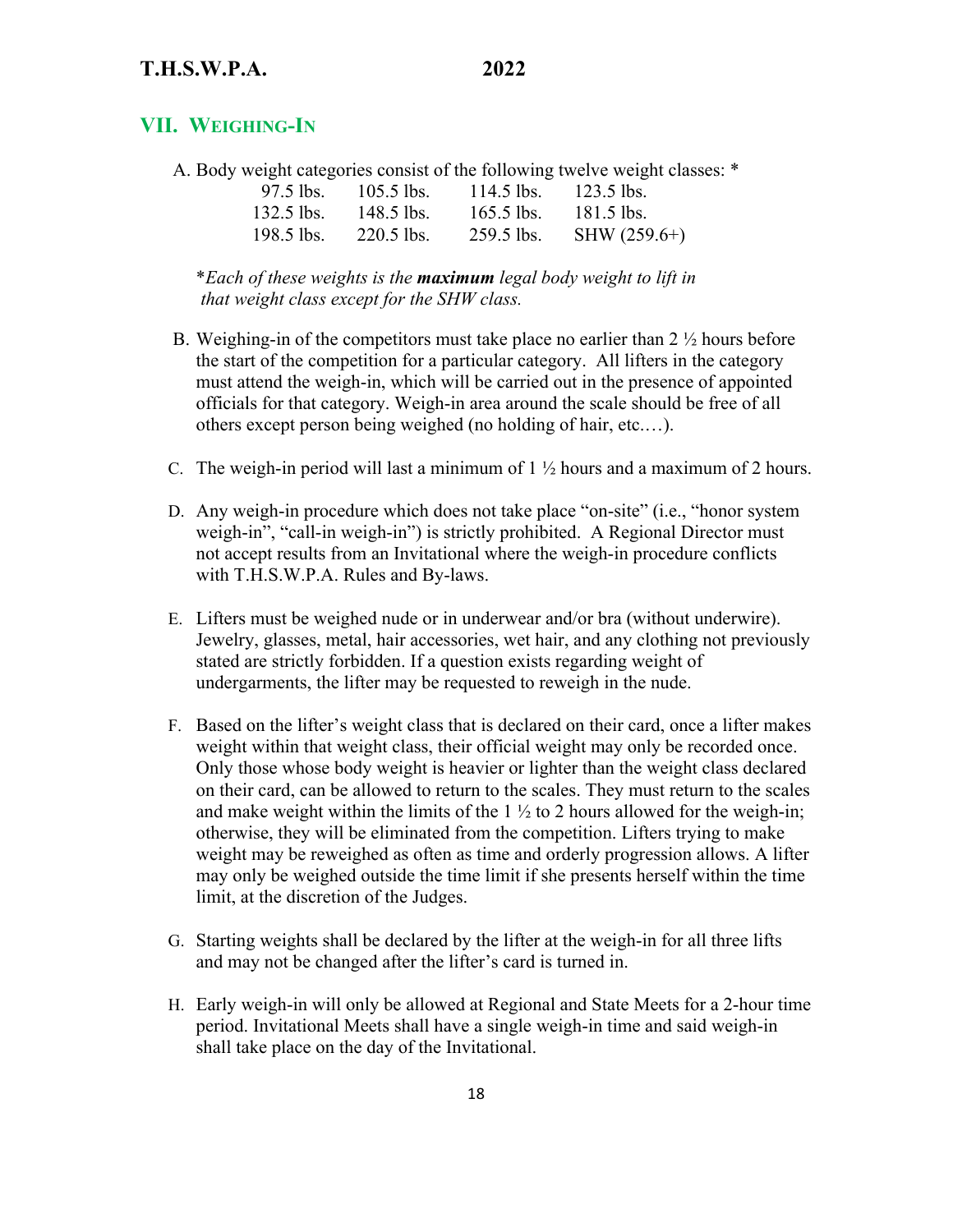# **VIII. THE "ROUND SYSTEM," BAR LOADING PROGRESSION, AND WEIGHT CHANGES AFTER DECLARATION**

- A. All T.H.S.W.P.A. Regional and State Meets will use the "rounds" system of competition. Each lifter will take her first attempt in the first round, her second attempt in the second round, and her third attempt in the third round. Weights will be in pounds with a minimum progression of five pounds per attempt.
- B. Where 10 or more lifters are competing together, flights may be formed consisting of approximately equal numbers of lifters. A flight can be composed of a single bodyweight category or any combination of bodyweight categories at the discretion of the Meet Director.
- C. In normal competition, the bar is loaded progressively. The lifter requiring the lightest weight will lift first. The bar cannot be reduced in weight once a lift has been performed with the weight announced. A lifter must observe the progressive loading of the bar and be ready to make her attempt at the chosen weight.
- D. Second and third attempts shall be submitted to the Scorer within one minute of the lifter's prior completed attempt. Therefore, if no attempt is given within one minute, the lifter's subsequent attempt shall be increased by 5 lbs. If no attempt is given within the one minute following the lifter's unsuccessful attempt, the lifter's next attempt shall remain the same as the previous attempt. Any changes after that one-minute will be considered a "bump".
- E. All rounds shall be governed by the order of increase in weight; therefore, the lifting order will change from round to round. The order of lifting is always from the lowest to the highest weight. When two lifters are attempting the same weight, their lifting order is originally determined by lot numbers and then by the order in which the subsequent attempts are submitted to the expeditor.
- F. All attempts in the second and third rounds shall be equal to or greater than the previous attempts.
- G. After an original declaration of weight attempt, a lifter will be allowed two "bumps" of weight on second and third attempts during the competition. Each lifter will be allowed a maximum of two weight changes throughout the course of the meet. These changes must be made by a coach prior to the bar being deemed as loaded and an individual lifter being called to the bar. A lifter may bump (up or down in weight) to a weight as long as it is not less than a previous attempt or less than what is loaded on the bar. Once loaded, weight can never be taken off the bar (collars included). At the Regional and State Meet, each coach must fill out "Bump Request" and submit to Scorer before lifter's next weight is loaded on the bar. Scorer will change weight on card and put an "X" in the bump box.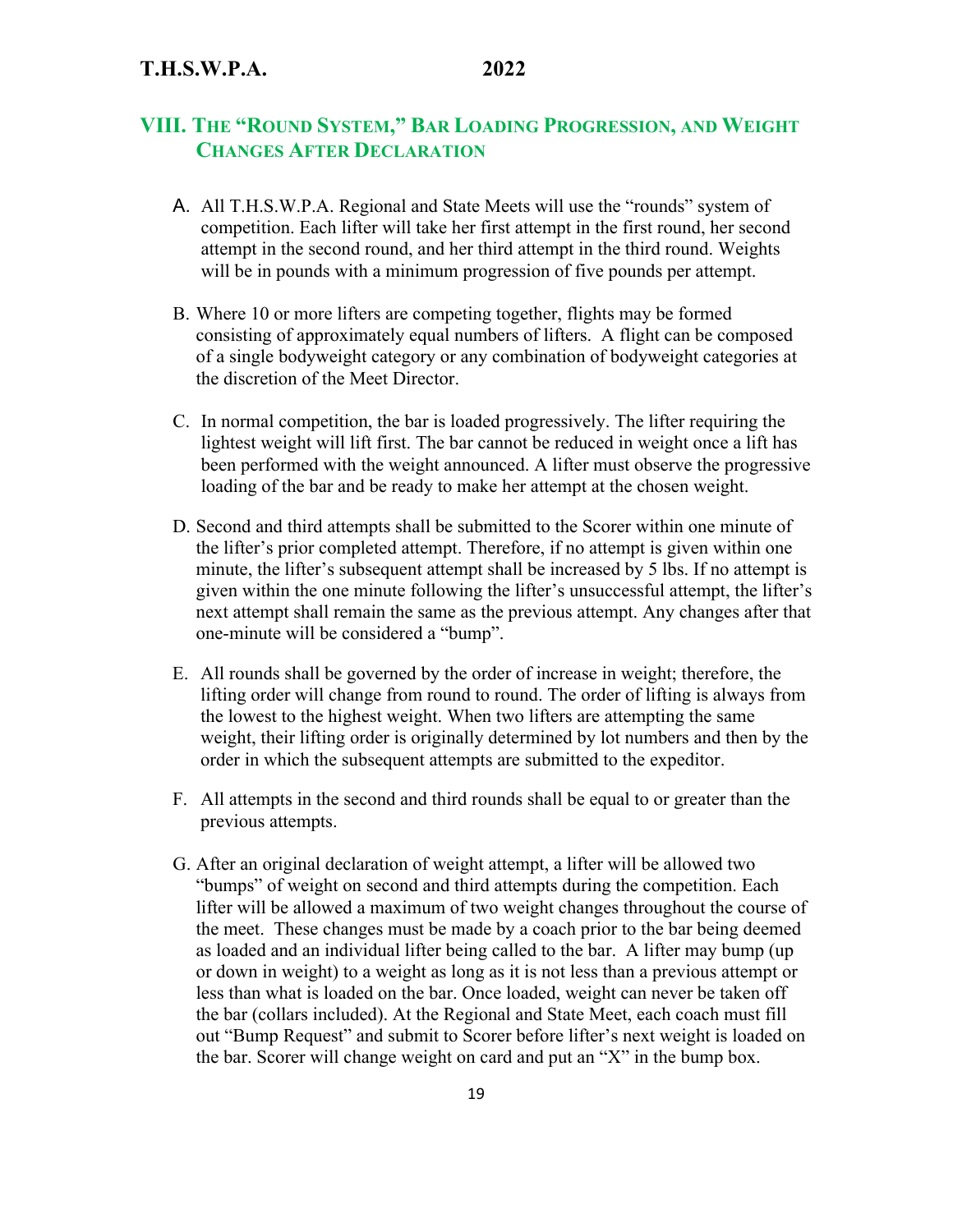- 1. Example #1 Lifters A, B, and C are all scheduled to attempt a 300-lb. deadlift. As lifter B is lowering her successful attempt, lifter C's coach bumps lifter C's attempt to 350 lbs. CORRECT INTERPRETATION of Item #G.
- 2. Example #2 Lifters A and B are all scheduled to attempt a 300 lb. deadlift, while lifter C is scheduled to attempt a 350 lb. deadlift. As lifter C's coach sees that lifter B's attempt is unsuccessful, the coach bumps lifter C's attempt down to 300 lbs. CORRECT INTERPRETATION of Item #F and #G, as long as lifter C had not previously attempted greater than 300 lbs.
- 3. Example #3 Immediately after lifter A's attempt at a 300 lb. deadlift, the Speaker/Announcer declares the bar loaded for lifter B. Lifter B's coach then approaches the Expeditor to bump bar to a different weight. INCORRECT INTREPRETATION of Item #G.

# **IX. ORDER OF COMPETITION**

- A. The Meet Director will appoint the following officials:
	- 1. Speaker/Announcer
	- 2. Timekeepers (Preferably the Head Judge)
	- 3. Expeditors
	- 4. Scorers
	- 5. Spotters/Loaders
	- 6. Additional officials doctors, trainers, paramedics, Costume Checkers, etc.
- B. Responsibilities of the officials are:
	- 1. The Speaker is responsible for the efficient running of the competition. They act as Master of Ceremonies. Speakers will announce Regional or State Records about to be attempted.
	- 2. The Timekeeper is responsible for accurately recording the one minute between the announcement that the "Bar is Loaded" and the lifter touching the bar in order to initiate her attempt during squat and deadlift. (See Bench Rule C5 for exception to the touching of the bar during the one minute).
		- a. When the bar is loaded and the platform is cleared for lifting, the Head Judge will announce "Bar is Loaded" and start the timer.
		- b. The lifter is allowed one minute in which to initiate her attempt after the bar has been called ready for her attempt. The time can only be stopped by the lifter touching the bar in which she should initiate her attempt or at the discretion of the Head Judge.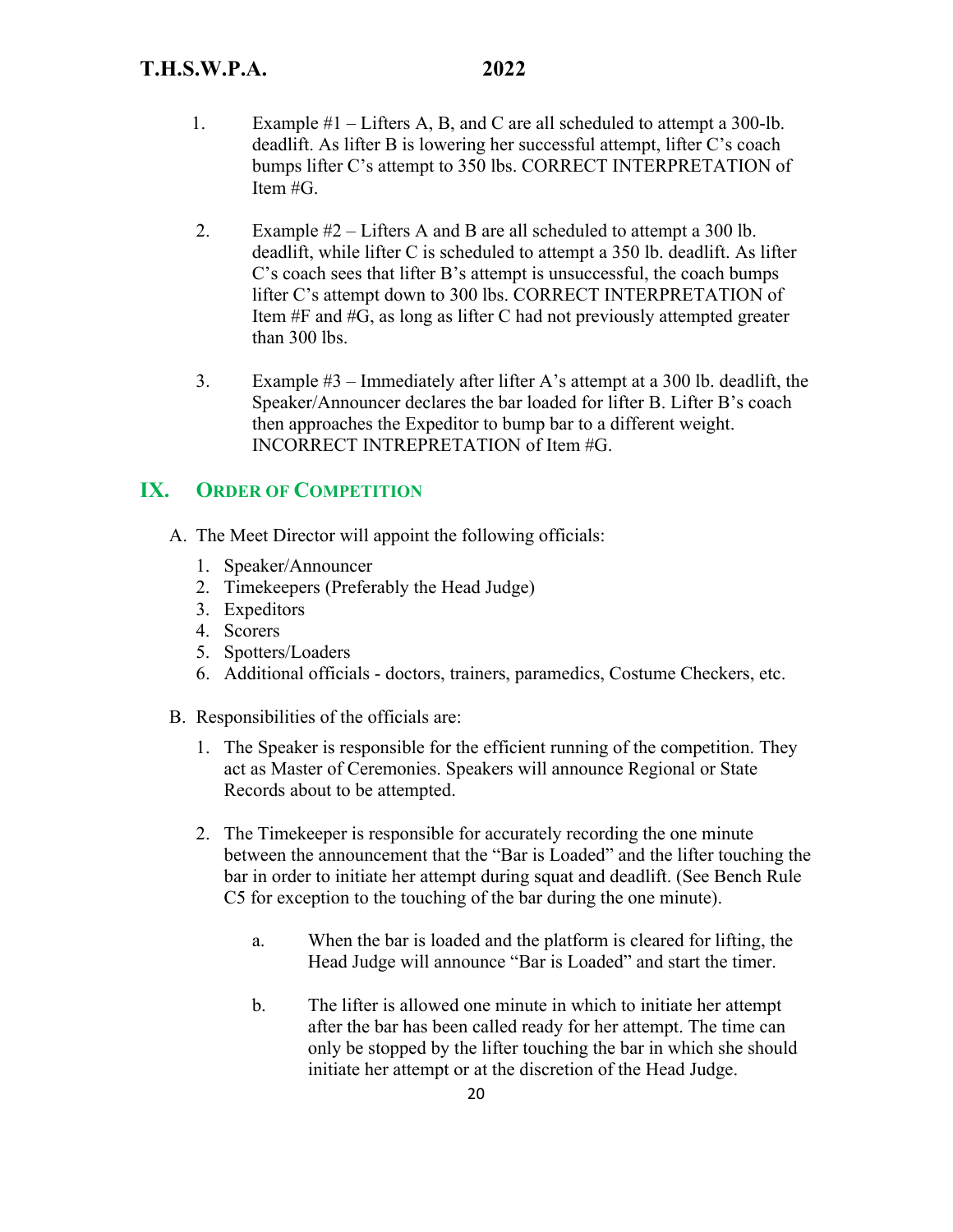- c. The lifter or her coach must check the height of the squat racks prior to being called, as once the bar is announced as being ready, the clock will be started. Any further adjustments to the racks must be made within the lifter's one-minute time allowance unless the required adjustment is due to an error by a meet or platform official.
- d. The lifter may adjust the belt or costume on the platform if the adjustment is made within the one-minute time limit and the bar has not been touched.
- e. When the lifter touches the bar within the prescribed time allowance, the clock will be stopped. However, if the lifter touches the bar to stop the clock, not initiate her lift and disengage the bar to adjust her costume and personal equipment or to receive instructions from her coach, the lifter can attempt the lift but can be subject to a "missed lift" by one or more of the Judges.
- f. If the lifter does not touch the bar and initiate her attempt within the one-minute time allowance, the lift will be declared as a "missed lift" and the attempt forfeited.
- g. If a lifter is following herself in the order of lifting, after completion of her initial lift there will be a three-minute allowance prior to calling the bar ready. The lifter will then have one minute in which to touch the bar and initiate her attempt.
- 3. Scorers are responsible for accurately recording the progress of the competition. The Scorer will give the lifter one minute after the completion of her last lift attempt to submit the second and third attempts. See VIII-D for consequences of no attempt given within the one-minute time limit.
- 4. Expeditors are responsible for announcing the weight required for the next attempt and the name/number of the lifter. Attempts announced by the Expeditor should then be displayed upon some type of scoreboard or projection screen erected in a prominent position for each platform. Expeditors will inform the Speaker of Regional or State Records about to be attempted and arrange the attempts chosen by the lifters in an orderly fashion, dictated by weight lowest to highest.
- 5. Spotters/Loaders are responsible for loading and unloading the bar, adjusting squat racks or benches as required, cleaning the bar or platform at the request of the Head Judge, and generally ensuring that the platform is well always maintained and presents a neat and tidy appearance. At no time shall there be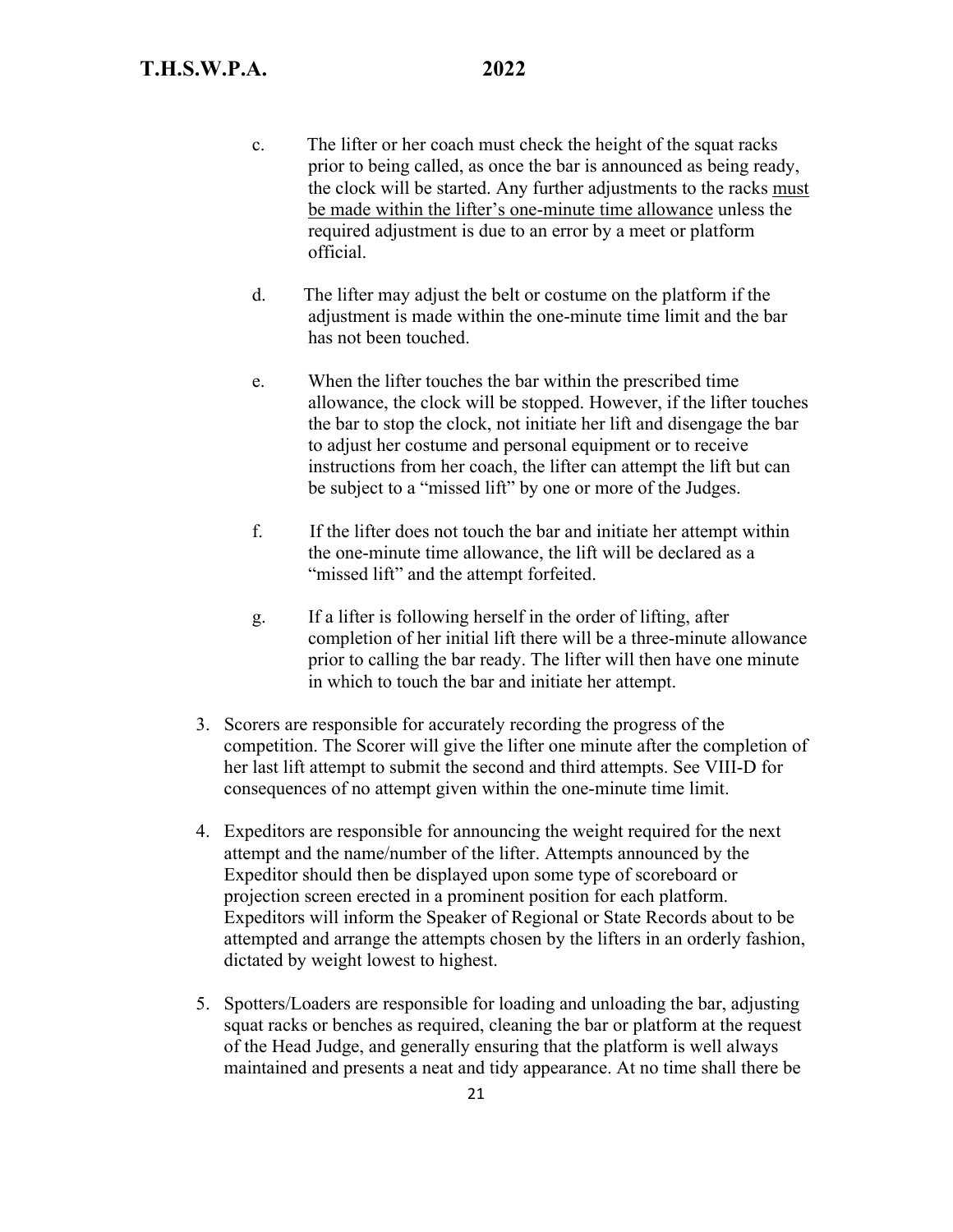.

less than two or more than five spotters/loaders on the platform. When the lifter prepares for an attempt on squat or bench, the spotters/loaders may assist her in removing the bar from the racks. As a Spotter, no communication or coaching of the lifter is allowable with the exception of counting off to lift the bar off of the rack  $(Ex. "3-2-1", "Up").$  However, they shall not touch the bar from the commencement command until the completion command and the lifter will not receive any help from the spotters/loaders in positioning herself for an attempt. If the lift is in jeopardy and likely to result in injury to the lifter, the spotters/loaders may, either at the request of the Judges or the lifter herself, step in or relieve the lifter of the bar. If the lifter is deprived of an otherwise successful attempt by the error of a spotter/loader and through no fault of her own, she may be awarded another attempt at the same weight at the discretion of the Judges at the end of the round.

- C. During the execution of a lift, only the lifter, spotters/loaders and the Judges are permitted to be present on or in contact with the platform. Any violation of the below rules can be subject to a "missed lift" by one or more of the Judges after the completion of the lift.
	- 1. Teammates or coaches filling the role of spotters/loaders on squat, bench or deadlift will be considered platform workers and are prohibited from coaching or encouraging the lifter. *(See Rule IX, B5)*
	- 2. Coaches are only allowed to encourage their lifters from the *back-half* of the platform and must not:
		- a. be in contact with the platform during the execution of the lift.
		- b. obstruct the Judge's view of the lifter.
		- c. impede the normal flow of the competition.
	- 3. Coaches/teammates are not to attempt to relocate spotters/loaders. If there is a perceived need to relocate a spotter/loader, a request for adjustment will be made with the Judge located closest to the spotter/loader in question. Whether the spotters/loader relocates is at the discretion of the Judge. The primary responsibility of the spotters/loaders during the execution of a lift is to ensure lifter safety. Judges are to ensure that the spotters/loaders position best addresses this responsibility. However, positioning of the spotters/loaders should be to allow an unobstructed view by Judges so they can assess the lift, and should also consider the coach's similar need.
- D. If during the competition, a lifter suffers injury, the official doctor, trainer, or paramedic on duty has the right of examination. If they consider it inadvisable for the lifter to continue, these medical officials may, in consultation with the Meet Director, insist upon the lifter retiring from the competition. The coach must be officially informed of such a decision.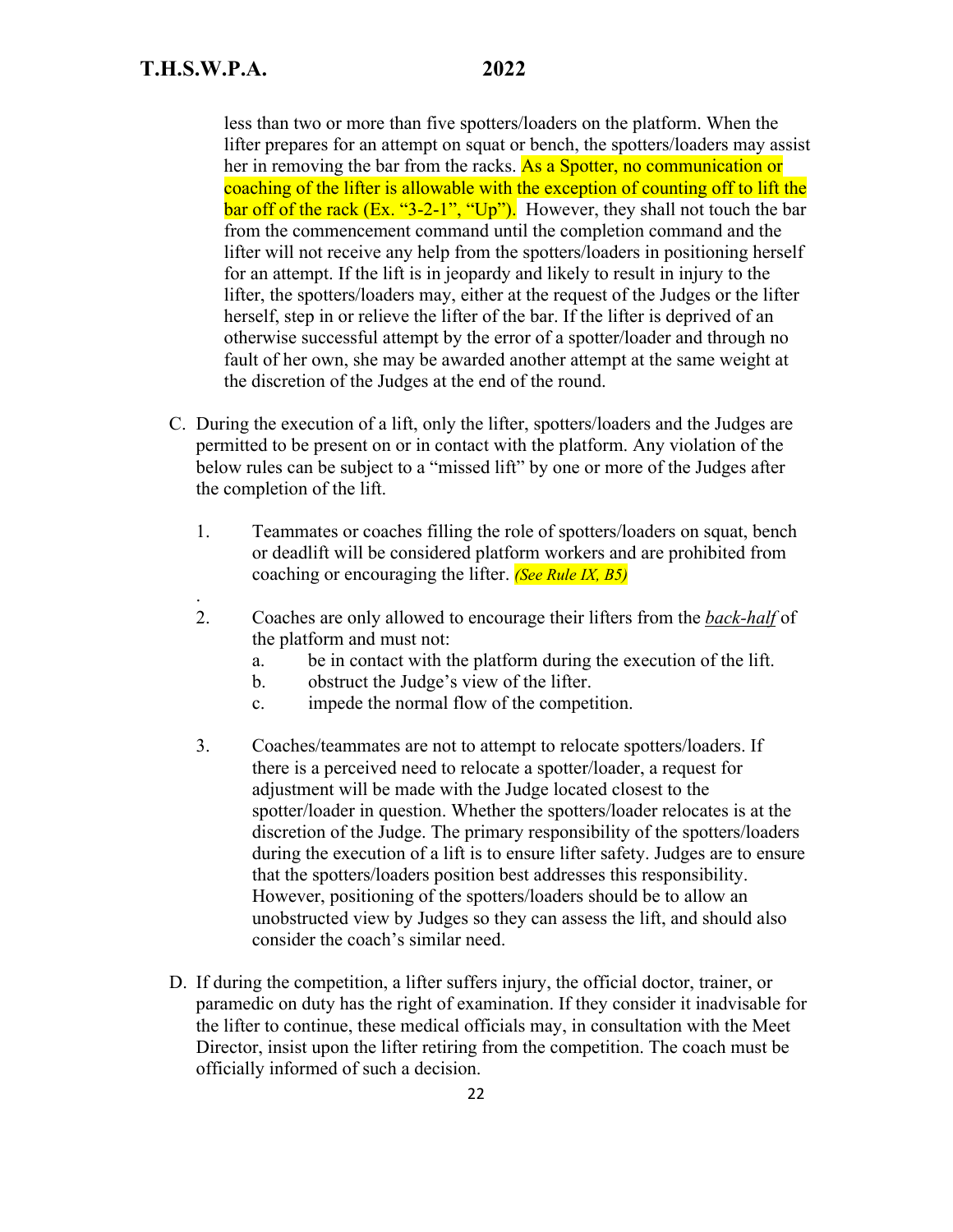- E. Costume Checkers will be at least two females assigned by the Meet Director to be responsible for examining a lifter's costume and personal equipment if there is a violation suspicion by the Platform Judges, a Regional record was attempted to be set or broken, or a State Record was attempted to be set or broke. If the lifter is found guilty of wearing anything inconsistent with the rules stated in V-C, the Costume Checkers will notify the lifter, coach, Meet Director, and Scorers.
- F. A break of five minutes may take place between the completion of one lift and the commencement of another, i.e., between the squat and the bench press.

### **X. EXAMPLES OF ERRORS IN LOADING**

- A. If the bar is loaded lighter than the weight originally requested, the lifter will be granted a further attempt at the originally requested weight at the end of the round.
- B. If the bar is loaded to a heavier weight than originally requested and the attempt is successful, the lifter will be granted the attempt. If the attempt is not successful, the lifter will be granted their attempt at the originally requested weight at the end of the round.
- C. If the loading is not the same on each side, the lifter will be granted a re-lift at the end of the round.
- D. If for any reason the lifter misses her attempt because the Expeditor made a mistake in announcing her at the appropriate weight, the lifter will be allowed to take her attempt at the end of the round.

# **XI. Judges and Rules Committee**

- A. For all meets, each Judge on every platform must be certified by T.H.S.W.P.A. All Meet Directors must receive certification of Judges by the Regional Director(s) for the meet to be registered by the T.H.S.W.P.A. and totals to count toward Regional and qualifying.
- B. The Regional Directors will be responsible for selecting T.H.S.W.P.A. certified Judges for all Regional and State Meets.
- C. The Judges shall be three in number: A Head Judge and two side Judges.
- D. The three Judges must arrange themselves in what they consider to be the best viewing positions around the platform for each of the three lifts. However, the Head Judge must always bear in mind the need to be easily visible to the lifter performing the squat or deadlift.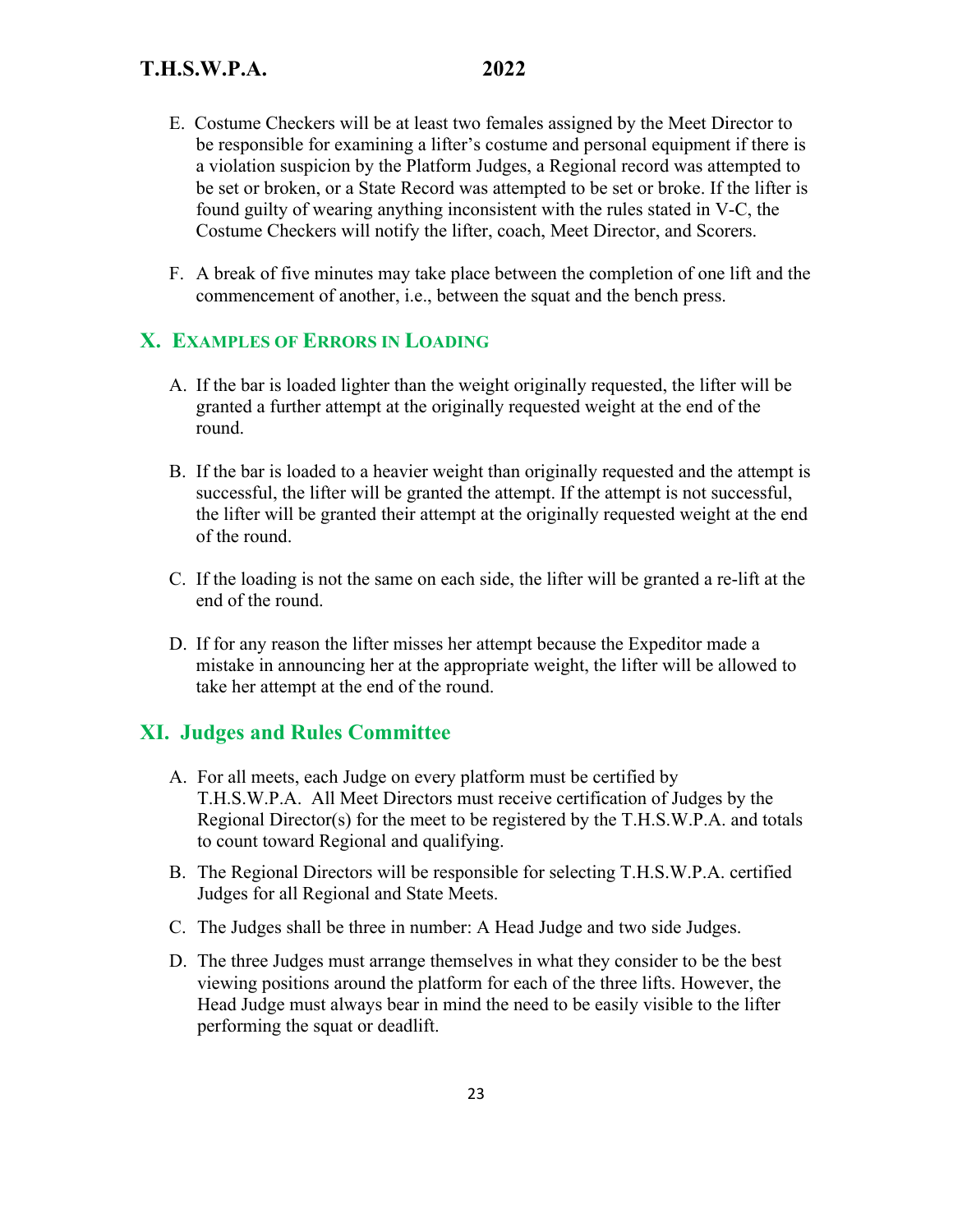# **T.H.S.W.P.A. 2022**

- E. Before the contest, the Judges shall jointly ascertain that the platform and competition equipment comply in all respects with the rules. Defective equipment is to be reported to the Meet Director and replaced.
- F. During the contest, the Judges must jointly ascertain that the weight of the loaded bar agrees with the weight announced by the Expeditor. Judges may be issued loading charts for this purpose.
- G. The Head Judge is responsible for giving the necessary signals for all three lifts.

| Lift               | <b>Commencement</b>            | Completion                      |
|--------------------|--------------------------------|---------------------------------|
| Squat              | A visual signal consisting of  | A visual signal consisting of a |
|                    | downward movement of the       | backward movement of the        |
|                    | arm together with the audible  | arm together with the audible   |
|                    | command "Squat"                | command "Rack".                 |
| <b>Bench Press</b> | Audible command "Press". If    | A visual signal consisting of a |
|                    | the lifter is deaf, the Head   | backward movement of the        |
|                    | Judge may give a visual signal | arm together with the audible   |
|                    | to the lifter.                 | command "Rack".                 |
| Deadlift           | No signal required             | A visual signal consisting of a |
|                    |                                | downward movement of the        |
|                    |                                | arm with the audible of the     |
|                    |                                | command "Down".                 |

H. Signals required for the three lifts are as follows:

- I. Once the bar has been replaced in the racks or on the platform at the completion of the lift, the Judges will wait until the lifter has exited the platform and then the Head Judge will say an audible "Judges" and all three judges will announce their decisions by means of the lights, flags, or hand signals. With the lights and flags, one color will be for a "good lift" and another for "missed lift". Manually, the Judges can use a thumbs up for a "good lift" and thumbs down for "no lift". No decision can change due to a costume infraction once lights have been given.
- J. A Judge shall not attempt to influence the decisions of the other Judges.
- K. The Judges may consult with the Rules Committee, Meet Director, or any other official as necessary to expedite the competition.
- L. At the discretion of the Meet Director, a Rules Committee may be formed to ensure that the technical rules are correctly applied and review appeals. Although not required, T.H.S.W.P.A. recommends that a Rules Committee be appointed for all Invitational Meets, Regional Meets, and the State Meet.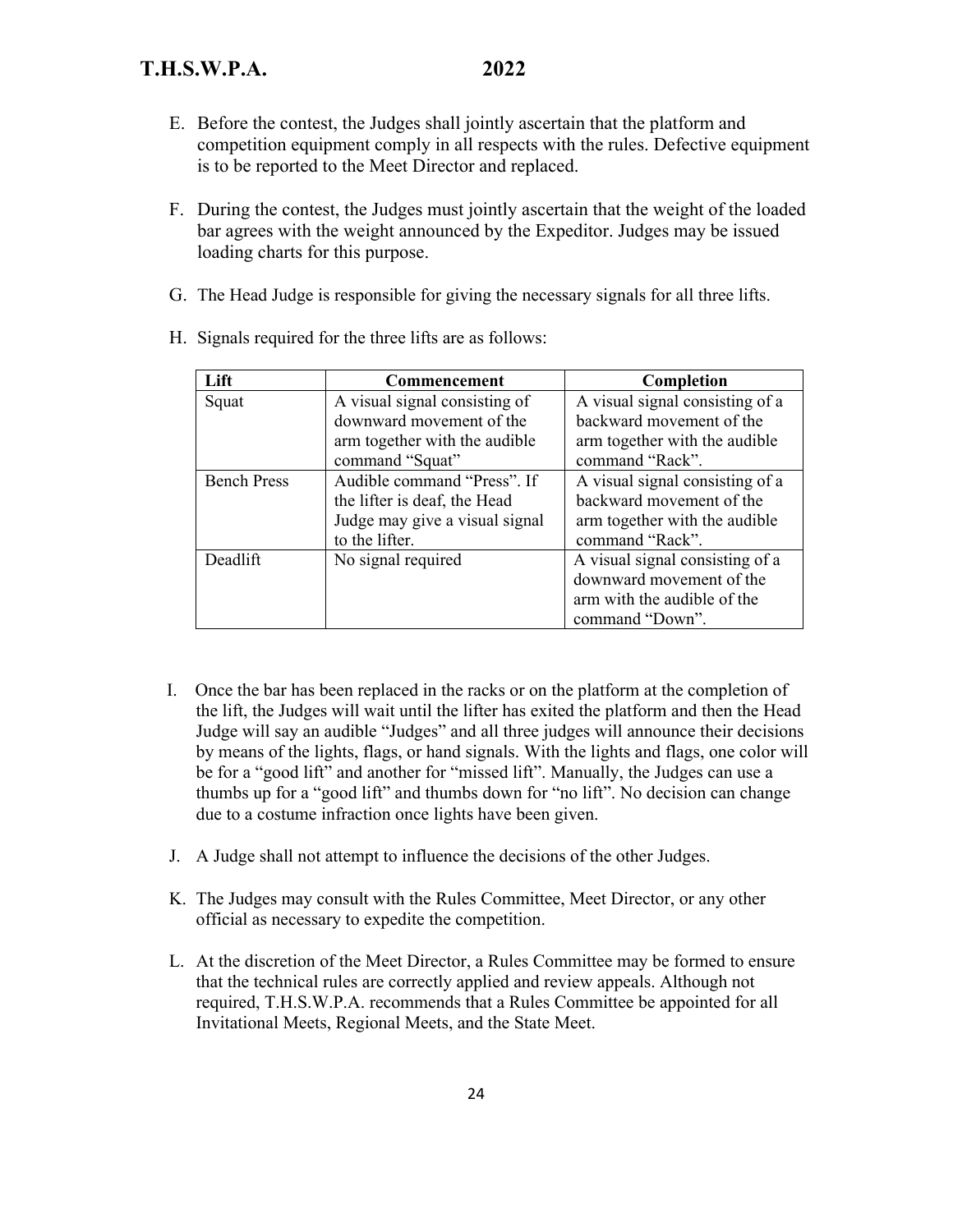- M. If a mistake occurs in the judging which is contrary to the technical rules, the Rules Committee and Meet Director may take appropriate action to correct the mistake. By a majority vote, they may grant the lifter a further attempt or overturn the decision of Judges. All Rules Committee and Meet Director's decisions are final.
- N. The impartiality of Judges cannot be doubted, but a mistake in judging can be committed in good faith. In such a case, the Judge shall be allowed to give their explanation for making the decision, which is the subject of their warning.
- O. During the competition, the Rules Committee and Meet Director may, by a majority vote, replace any Judge whose decisions prove them to be incompetent. The Judge concerned must have received a warning prior to any dismissal.
- P. No video or pictures shall be reviewed by either Meet Director, Judges, or the Rules Committee for the purpose of overturning a Judge's decision. All results are final at the conclusion of the meet.
- Q. T.H.S.W.P.A. recommends a fee of a \$100.00 for all certified Judges for any Invitational Meet.

# **XII. DRUG TESTING POLICIES**

The T.H.S.W.P.A. strongly discourages the use of any performance-enhancing substances, such as anabolic steroids, human growth hormone, diuretics, or psychomotor stimulants. Competition in the T.H.S.W.P.A. is limited to lifters who have not used any form of strength enhancing drugs or hormones.

- A. The T.H.S.W.P.A. reserves the right to drug test at the State and Regional Championships by way of urinalysis for the presence of prohibited substances.
- B. The T.H.S.W.P.A. considers the following to be prohibited substances:
	- 1. Anabolic Steroids, including testosterone and related compounds
	- 2. Natural and Synthetic Growth Hormone
	- 3. Psychomotor Stimulants
	- 4. Drugs used as masking agents
- C. Competitors chosen as subjects for drug testing should be drawn at random from a pool of the top five finishers from each weight class.
- D. Urinalysis testing should take place following the individual lifter's competition.
- E. Any lifter testing positive for prohibited substances is automatically disqualified from the competition for which she was tested.